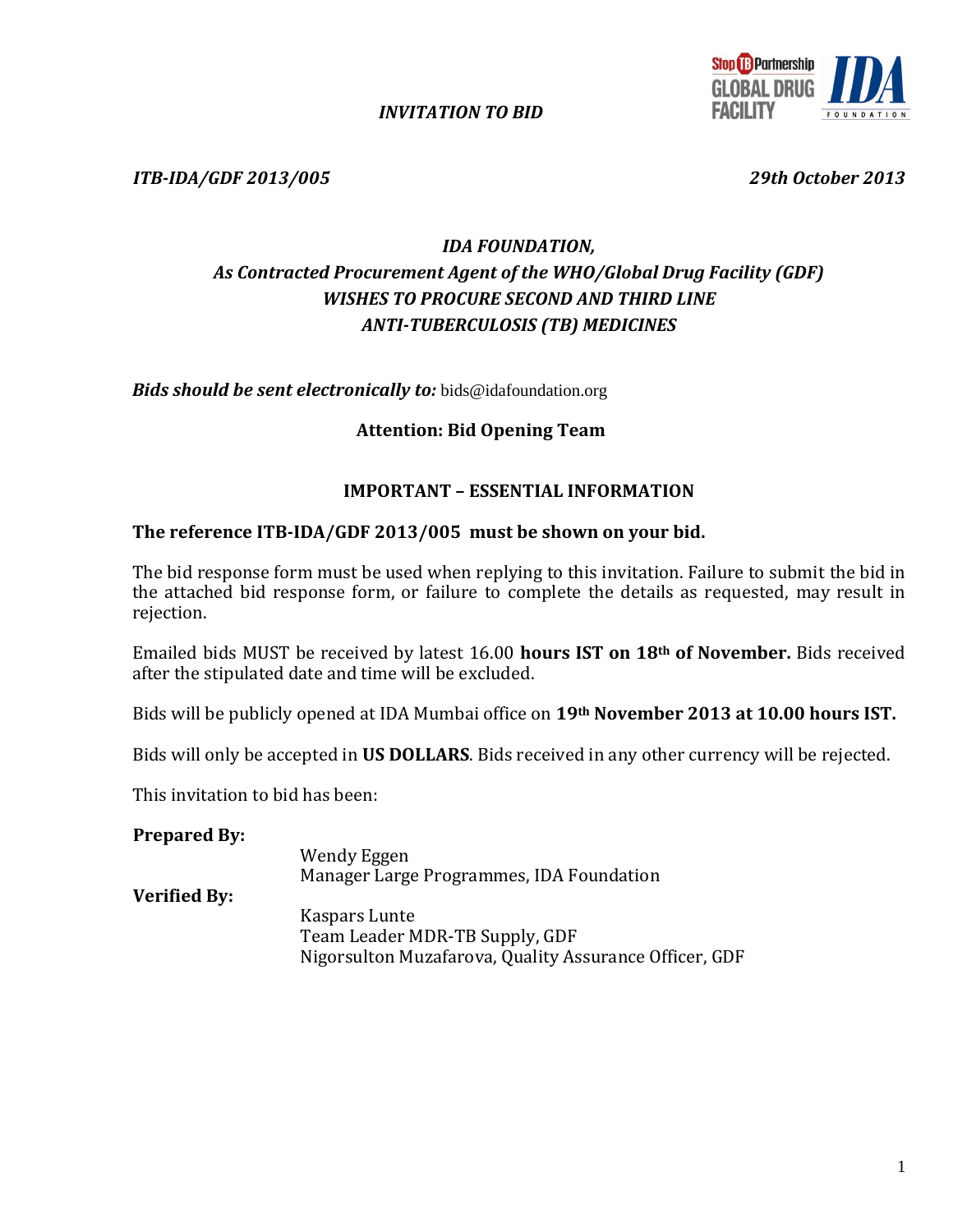

| <b>CONTENTS</b> |  |
|-----------------|--|
|                 |  |
|                 |  |
|                 |  |
|                 |  |
|                 |  |
|                 |  |
|                 |  |
|                 |  |
|                 |  |
|                 |  |
|                 |  |
|                 |  |
|                 |  |
|                 |  |
|                 |  |
|                 |  |
|                 |  |
|                 |  |
|                 |  |
|                 |  |
|                 |  |
|                 |  |
|                 |  |
|                 |  |
|                 |  |
|                 |  |
|                 |  |
|                 |  |
|                 |  |
|                 |  |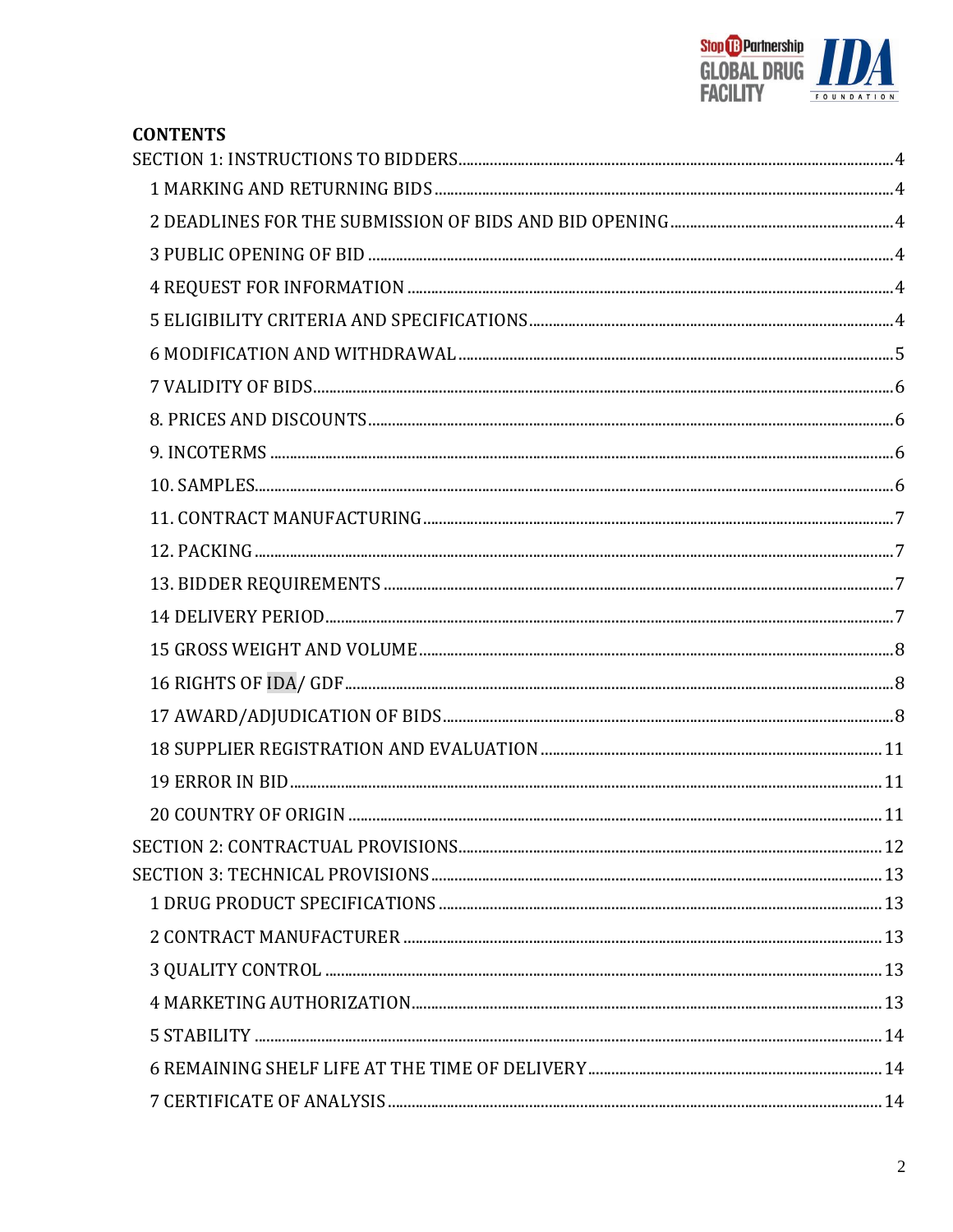

## **ANNEXES**

Annex A: Bid response form Excel spread sheet

Annex B: List of High Burden Countries

Annex C: Example of Artwork and GDF logo

Annex D: IDA Code of Conduct

Annex E: IDA Model Long-term Agreement

Annex F: IDA General Terms and Conditions

Annex G: GDF QA Policy

Annex H: Global GDF Order Placed Volumes of SLDs, in 2012 (full year) and in 2013 (by October 2013) including orders for India and non-binding outlook for 2014 GDF Global needs

Annex I: Disclosure Letter or Access to information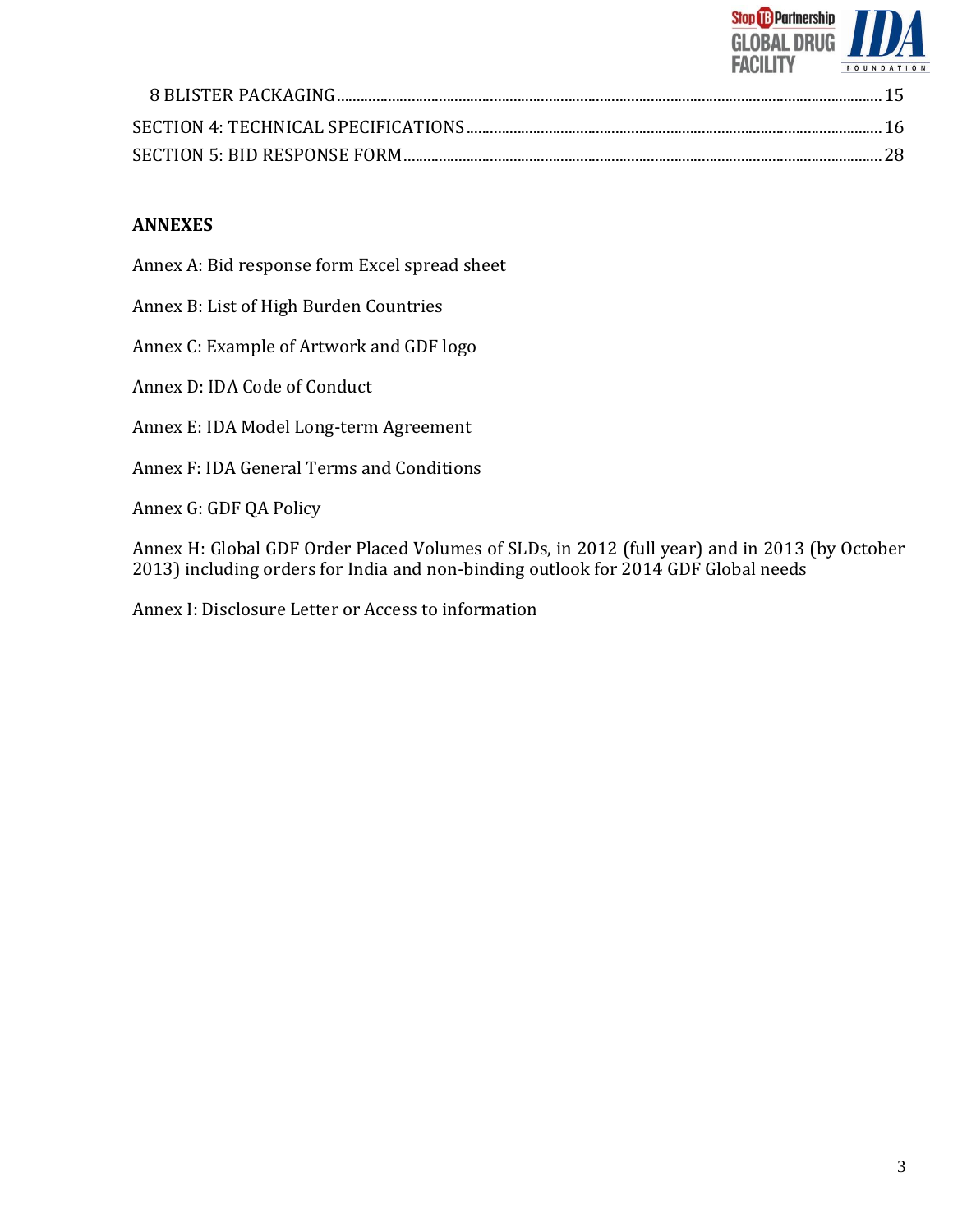# **Stop & Partnership GLOBAL DRUG FACILITY**

## <span id="page-3-0"></span>**SECTION 1: INSTRUCTIONS TO BIDDERS**

## <span id="page-3-1"></span>1 MARKING AND RETURNING BIDS

1.1 **BIDS** must be submitted by email to bids@idafoundation.org addressed to the Bid Opening Team and stating the reference **ITB-IDA/GDF 2013/005 .**

## 1.2 **Bids received without the Bid reference number or to any other address than bids@idafoundation.org will be rejected.**

<span id="page-3-2"></span>2 DEADLINES FOR THE SUBMISSION OF BIDS AND BID OPENING

2.1 Bids must be submitted by email t**o bids@idafoundation.org** by **16.00 hours IST on 18th of November 2013.** Bids received after this deadline will be rejected.

2.2 The Bid Opening Team will open Bids publicly **on 19. November 2013** at **10.00 hours India time in IDA Mumbai office.**

2.3 IDA will accept no responsibility for the premature opening of a Bid which is not properly addressed or marked.

# <span id="page-3-3"></span>3 PUBLIC OPENING OF BID

3.1 Bidders, or their authorized representative, may attend the public opening of the Bid at the time, date and location specified. No more than two physical representatives per bidder shall be allowed. Bidders should note that the Bid Opening is the only time and place where information related to pricing from competitors is available.

## <span id="page-3-4"></span>4 REQUEST FOR INFORMATION

4.1 Any request for information should be forwarded to Wendy Eggen Manager Large Programmes, IDA Foundation, at weggen@idafoundation.org, with copy to Kaspars Lunte, GDF Team Leader MDR-TB supply at luntek@who.int and, Nigorsulton MUZAFAROVA, GDF QA officer at muzafarovan@who.int, latest by close of business 8th of November 2013.

4.2 Responses to requests for information will be sent to all bidders within three working days from receipt of the request.

## <span id="page-3-5"></span>5 ELIGIBILITY CRITERIA AND SPECIFICATIONS

5.1 This Invitation to Bid is open to bidders whose products have been deemed eligible for inclusion in the tender in compliance with the GDF's Quality Assurance policy and procedures (published at [www.stoptb.org/gdf\)](http://www.stoptb.org/gdf) and who have been shortlisted accordingly. A bid submitted for a product for which the bidder has not received regulatory approval status in accordance with the GDF Quality Assurance policy and procedures shall not be considered in the ITB evaluation.

5.2 Bidders whose products shall be prospectively compliant in the near future may be conditionally invited to bid for the product(s) in question at the discretion of IDA/GDF.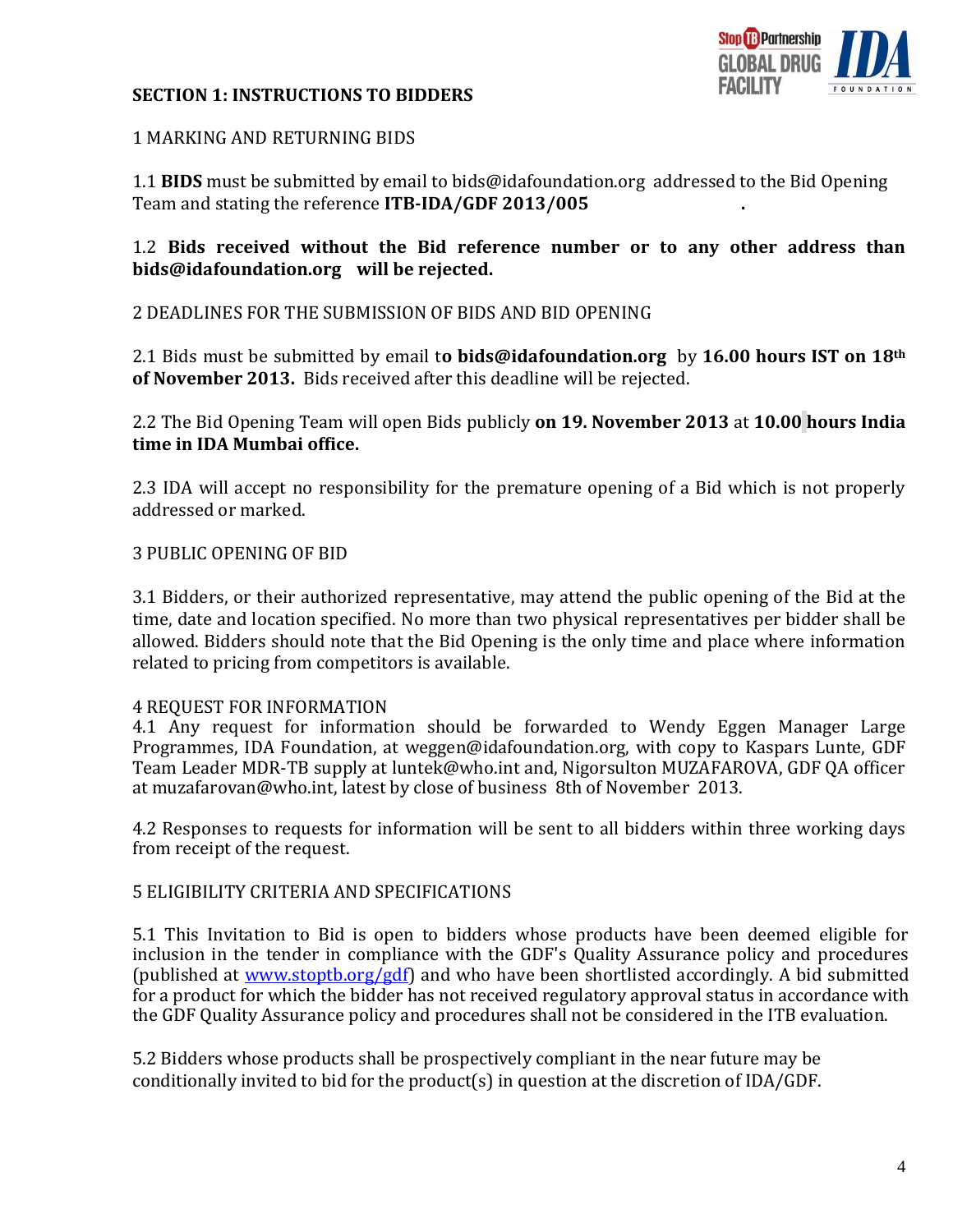

5.3 All suppliers who expect their products to be compliant by the time of bid opening can submit bids in the ITB, and those that achieve approval by bid opening will be assessed according to that status, if relevant confirmation is provided to IDA/GDF latest 3 hours before bid opening in writing.

If currently the submitted product has ERP approval, it cannot be eligible for market share allocation if there are 2 or more products fully approved by WHO PQP or SDRA as per GDF's Quality Assurance policy and procedures (published at [www.stoptb.org/gdf\)](http://www.stoptb.org/gdf).

However, if the status of these ERP products will change as fully approved by WHO PQP or SDRA until the day and time of the bid opening, these will be considered for market share allocation during bid evaluation.

Manufacturer concerned shall immediately inform Wendy Eggen Manager Large Programmes, IDA Foundation, at weggen@idafoundation.org, with copy to Kaspars Lunte, GDF Team Leader MDR-TB supply at luntek@who.int and, Nigorsulton MUZAFAROVA, GDF QA officer at muzafarovan@who.int about such status change latest 3 hours before the time of bid opening, otherwise this will not be considered during bid evaluation.

5.4 Where items offered are not exactly in compliance with specifications indicated by GDF, or wherever alternatives are offered, the Bidder shall re-state in the Bid full specifications offered and how these differ from the specifications requested by GDF. IDA/GDF reserves the right to reject any bid that does not conform to the technical specifications.

5.5 If the bidder submits product in compliance with the GDF's Quality Assurance policy, but in other packaging as required by this ITB, it can be considered for bid evaluation, however without any market share allocation.

5.6 Quality assurance status 'ERP Category 3' means that the product does not meet all quality requirements and it is only recommended if the risk of not treating the disease is higher than the quality risk. Awards are therefore made only in exceptional circumstances for 'ERP Category 3' products. No 'ERP Category 3' product will be considered for market share allocation.

5.7. This IDA/GDF ITB is the main bidding exercise, which might be complemented by specific ITBs for major countries, such as India. Therefore, the prices that a supplier bids in in the IDA/GDF ITB per basic unit (tablet, ampoule, vial or capsule) will prevail if they are lower than the Ex Works equivalent prices that supplier bids of the other ITBs. Therefore higher pricing per basic unit in specific ITBs will not be accepted. Due to additional volumes, it is expected that additional volume discounts and discounted pricing will be offered for the additional ITB in India.

5.8 The competitive range of the bids quoted is considered within a maximum delta of +15% from the lowest price. Suppliers outside the competitive range may be awarded with LTAs without any market share allocation.

<span id="page-4-0"></span>6 MODIFICATION AND WITHDRAWAL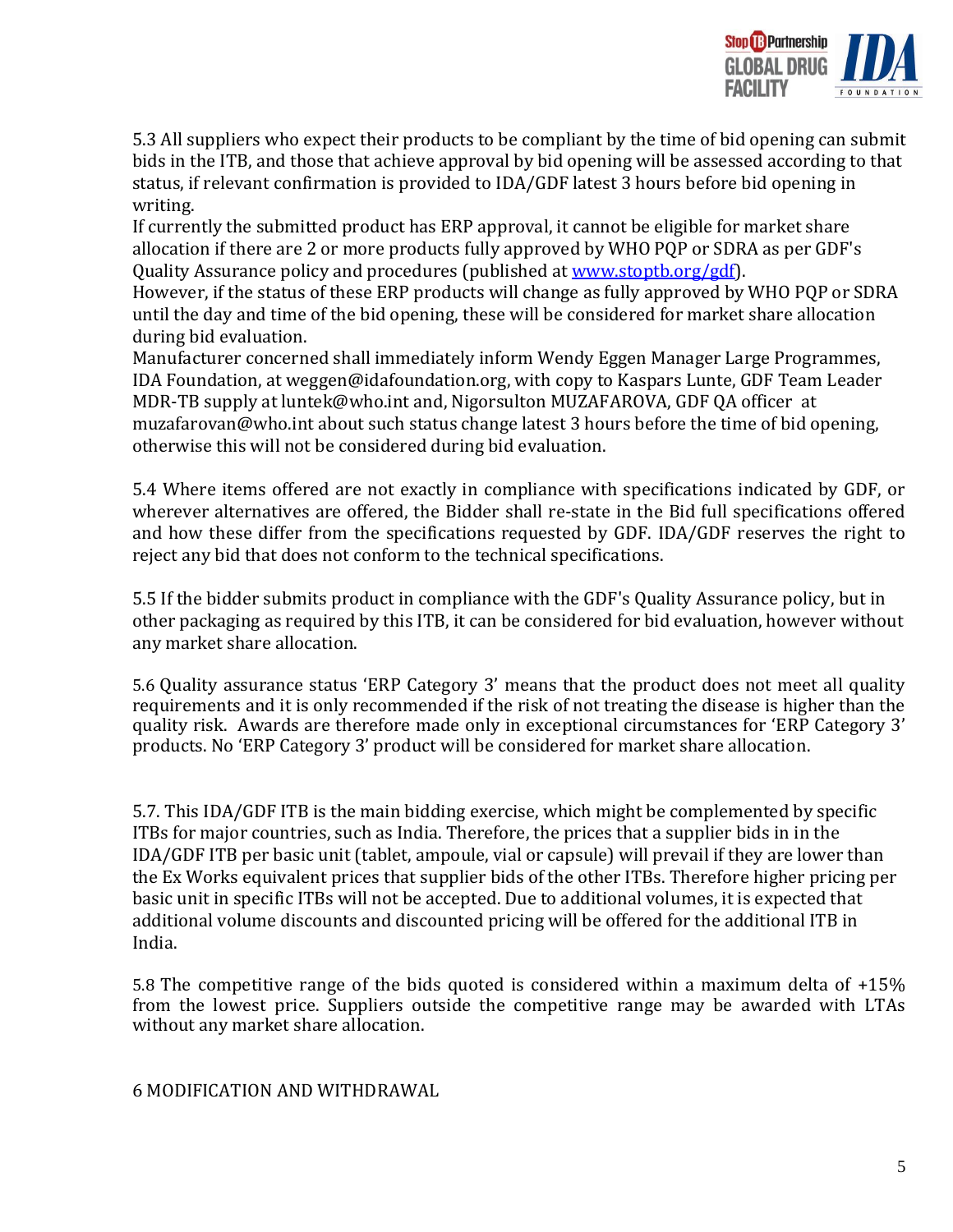

6.1 All changes to a Bid must be received by email to bids@idafoundation.org prior to the closing time and date. It must be clearly indicated that it is a modification and supersedes the earlier Bid, or state the changes from the original Bid.

6.2 Bids may be withdrawn on written request received from Bidders prior to the bid submission deadline. Negligence on the part of the Bidder confers no right for the withdrawal of the Bid.

## <span id="page-5-0"></span>7 VALIDITY OF BIDS

7.1 Bids should be valid for a period of not less than 60 days after bid submission date.

## <span id="page-5-1"></span>8. PRICES AND DISCOUNTS

8.1 Bidders are requested to:

(a) Provide unit prices in **US Dollars only,** which will remain firm, subject to the right to review as outlined in ITB clause 17.2 and in clause 4 of the model Long-term Agreement (LTA). Failure to quote in **US Dollars** will lead to invalidation of the bid. Bids will be evaluated in **US Dollars** only.

(b) Provide staircase pricing as per Annex A Bid Response Form Spread Sheet (i.e. varying prices according to quantity of units purchased per order).

(c) Advise as to additional discounts applicable for high-volume purchases .

(d) Advise as to discounts for payment within a specified period of time.

(e) Any discounts for any reason other than those mentioned on the Bid Response Form (Annex A) must be stated on the Bid.

## <span id="page-5-2"></span>9. INCOTERMS

9.1 Bidders are requested to quote unit prices in accordance with the following delivery terms (INCOTERMS 2010): **EXW (Ex-Works)** and **FCA (Free Carrier (named place)).** The bids will be evaluated on the basis of EXW, but FCA prices are also requested for information purposes.

9. 2 Failure to quote in accordance with the requested INCOTERMS will lead to exclusion of the bid.

## <span id="page-5-3"></span>10. SAMPLES

10.1 IDA /GDF reserves the right to request the bidder for free, non-returnable samples of medicines under this ITB. The samples shall be labelled and printed according to the latest standard specimen, for approval by GDF. IDA will facilitate coordination prior to placement of any order.

10.2 GDF directly or through IDA will submit pdf sample of the latest standard packaging, Vectorized GDF logo file can be provided upon request.

10.3 Failure to provide, in a timely manner, samples or documentation requested by the IDA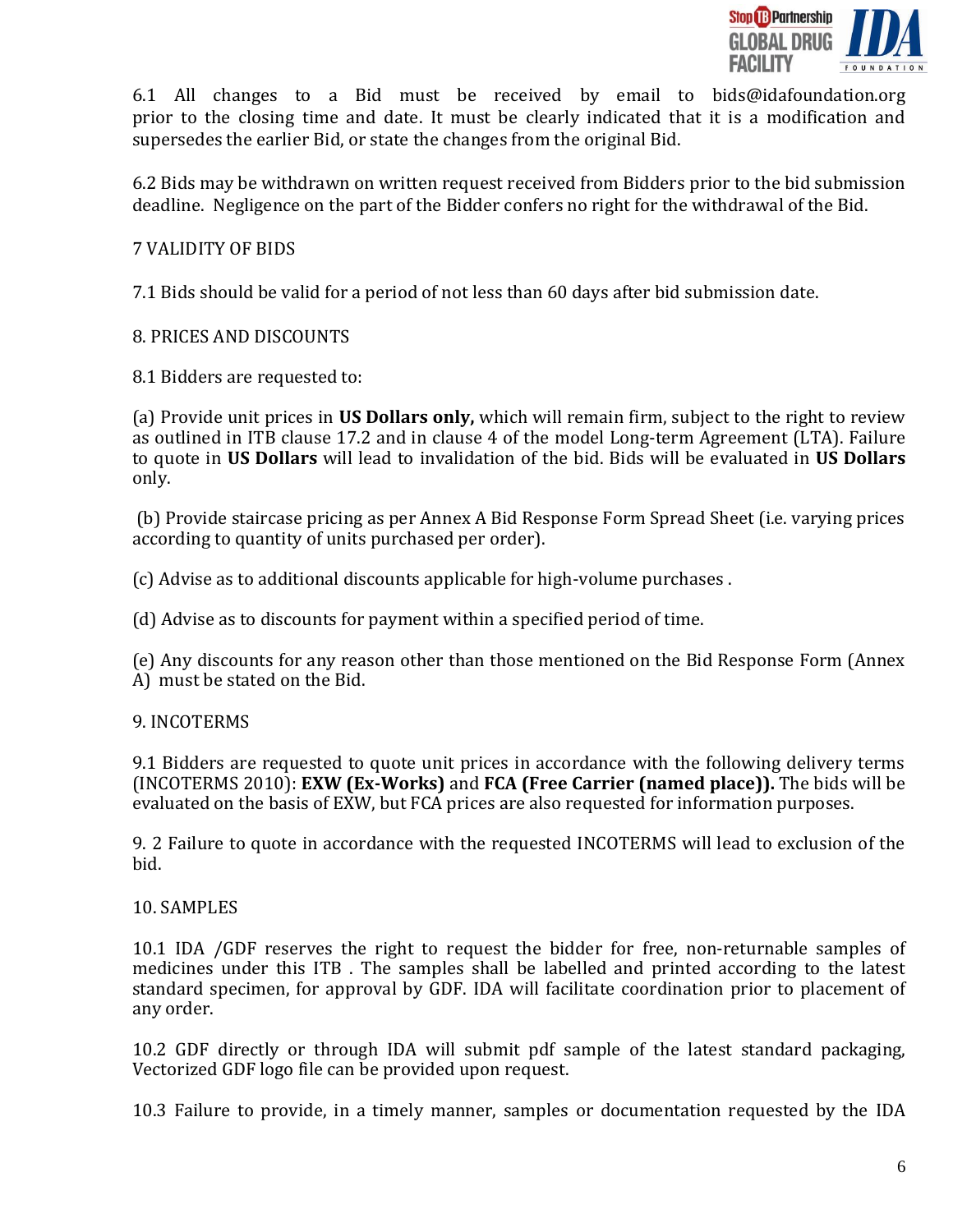/GDF shall be sufficient ground to reject a bid.



## <span id="page-6-0"></span>11. CONTRACT MANUFACTURING

11.1 Bidders MUST identify in their bid any finished products which may be offered by themselves, but originate from another supplier and/or country.

## <span id="page-6-1"></span>12. PACKING

12.1 The bidder shall ensure that the cost of packing is included in the price offered for the item(s).

## <span id="page-6-2"></span>13. BIDDER REQUIREMENTS

13.1 The successful bidder warrants that:

- a) It has the personnel, experience, qualifications, facilities, financial resources and all other skills and resources to perform its obligations under any resulting LTA or Purchase Order;
- b) The items offered shall be new and factory packed, and free from defects in workmanship and materials;
- c) The items offered shall be contained or packaged in a manner adequate to protect them;
- d) It has not and shall not enter into any agreement or arrangement that restrains or restricts the IDA /GDF or the ultimate recipient's rights to use, sell, dispose of or otherwise deal with any item that may be acquired under any resulting LTA or Purchase Order;
- e) The bidder and any of its affiliates shall minimize greenhouse emissions in their activities to the extent possible.
- f) The bidder shall obtain any export license or other governmental authorization which may be necessary. It will be the sole responsibility of the bidder to obtain such license or authorization. IDA /GDF may provide assistance upon request.

13.2 The successful bidders will be required to acknowledge that:

- (a) IDA /GDF may further distribute the goods supplied to their clients;
- (b) The benefit of any warranties provided and liabilities entered into with IDA, shall be passed on by IDA to its clients.

## <span id="page-6-3"></span>14 DELIVERY PERIOD

14.1 The required delivery period, i.e. the estimated length of time required for manufacture from the date an order is received and until date of goods and shipping documents readiness at supplier premises, must be stated. These parameters will be taken into account in the Bid evaluation. Please refer to Clause 17.3 for additional details.

14.2 Successful bidders are requested to note that IDA/GDF will monitor and measure the performance of the successful bidder(s), in comparison with guaranteed minimum lead time indicated in their bid(s). Accordingly, bidders are requested to state realistic guaranteed minimum lead times. GDF at its own discretion may change market allocation in case the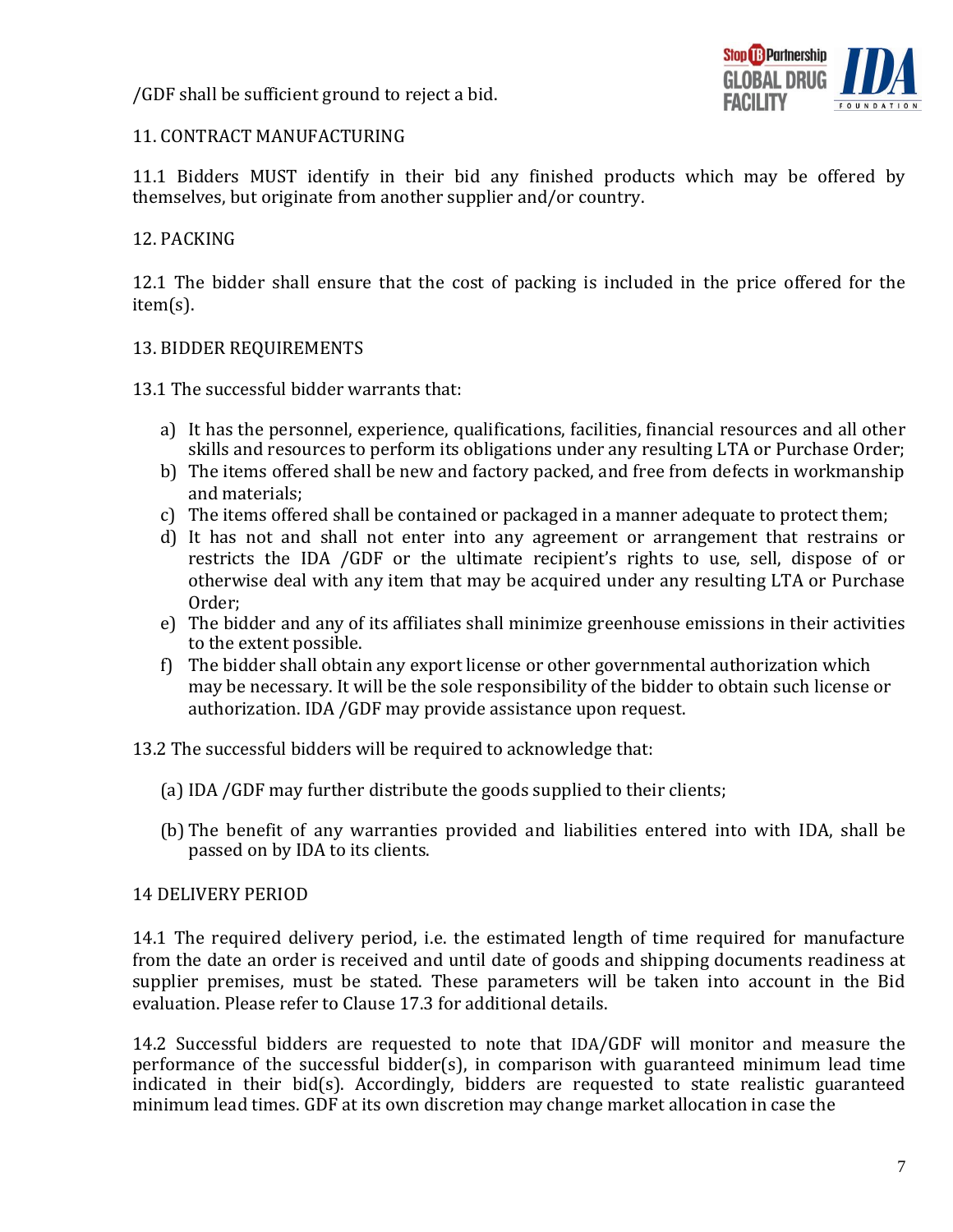

performance of the successful bidder(s), in comparison with guaranteed minimum lead time indicated in their bid(s), is not satisfactory.

### <span id="page-7-0"></span>15 GROSS WEIGHT AND VOLUME

15.1 Bidders are required to state the estimated gross weight and volume of the items offered in accordance with the Bid Response Form (Annex A).

#### <span id="page-7-1"></span>16 RIGHTS OF IDA/ GDF

16.1 IDA/GDF reserves the right to cancel this ITB or not to make any award(s) and cannot be held liable for any compensation demanded by bidders for the costs involved in bid preparation. The IDA/GDF may also, unless otherwise specified by IDA/GDF or by the Bidder, accept any item in the Bid.

16.2 IDA/GDF reserves the right to invalidate any Bid received from a Bidder who, in the opinion of IDA/GDF, is not in a position to perform the contract.

#### <span id="page-7-2"></span>17 AWARD/ADJUDICATION OF BIDS

17.1 The Procurement Agent intends to sign Long-term agreements (LTAs) with awardee(s) under this ITB. The LTAs will be awarded to bidders of compliant products offering a combination of price, guaranteed lead time (minimum), supplier performance on delivery time, minimum order quantity (lowest), quality assurance status, product registration and shelf life (climatic Zone IV studies promoted). The goods must be commercially, technically and quality acceptable, and the bid in compliance with this ITB. Bids will be adjudicated on an EXW basis as elaborated hereunder.

17.2 LTAs shall be valid for an initial term of 12 months(s). The Procurement Agent shall be entitled to renew an LTA for a further term of 12 months and on the same terms and conditions, by giving the Contractor written notice of its intention to renew the LTA not less than 30 days prior to the expiry date, provided however that the Contractor shall be entitled to review its prices 12 months after the commencement date of the LTA, and not less than 90 days prior to expiry of the 12 month period shall advise the Procurement Agent in writing as to price maintenance or proposed price increases/reductions. In case of price increase, well documented justification needs to be provided to IDA/GDF. The Procurement Agent shall notify the Contractor in writing within 60 days of receipt of the notice, whether it agrees to the revised prices.

17.3 Bid evaluation criteria and point allocation shall be as follows; with highest points awarded to the lowest price offered for the first category (e.g. 1 – 1100 units) as per Bid Response Form (Annex A) and additional criteria, as follows: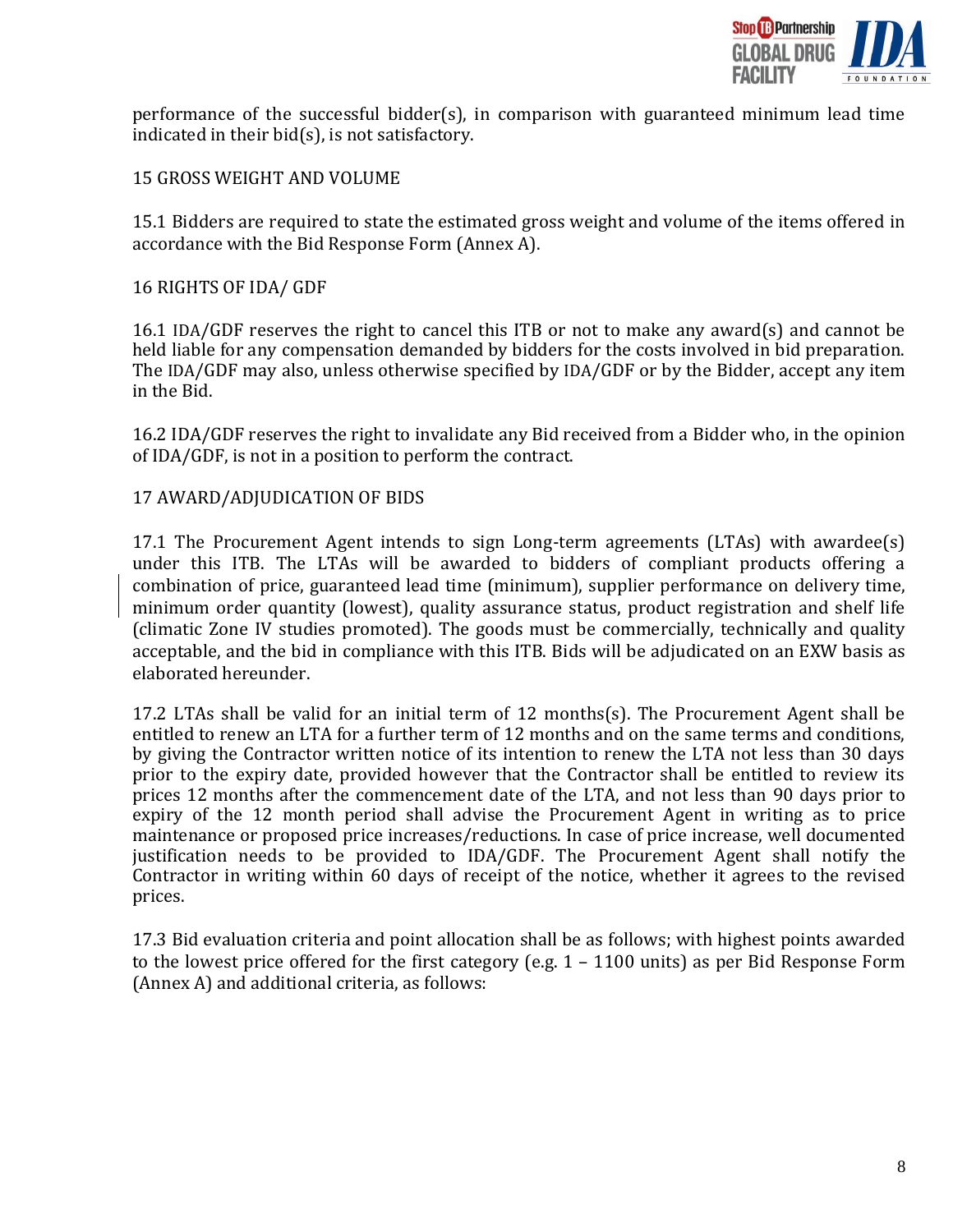

| <b>CRITERIA</b>                                        | <b>MAXIMUM POINTS</b> |
|--------------------------------------------------------|-----------------------|
| Price (lowest)                                         | 75                    |
| lead<br>Guaranteed<br>time<br>(minimum)                | 7                     |
| Supplier performance<br>on<br>delivery time*           | 7                     |
| Technical compliance:                                  | 11                    |
| Quality<br>assurance<br>status (WHO PQ/SRA<br>or ERP)1 | (3)                   |
| Minimum<br>order<br>quantity (lowest)**                | (2)                   |
| Product registration<br>٠<br>(most)                    | (3)                   |
| Shelf life (longest)                                   | (3)                   |

*\*- historical performance will be used in the bid evaluation for delivery time. This will help ensure that points awarded are based on an objective and equitable input. In cases where there is no supply history, the following methodology will be used for assigning a performance score.*

*- If there is no or inadequate product-specific history (i.e., the supplier has been part of the GDF/IDA programs but has not previously supplied the formulation in question), the overall performance score of the supplier across all other relevant formulations will be considered.*

*- If there is no or inadequate supplier history (i.e., the supplier is new to the GDF/IDA programs or has not supplied any products during the evaluation period), a Supplier Performance Score will be assigned reflecting the mean score of all eligible suppliers for that formulation.*

*\*\*- lowest minimum order size that a manufacturer commits to service within the guaranteed lead time*

17.4 IDA / GDF shall make multiple awards as it is deemed to be in IDA /GDF's best interests to ensure that quality products can be delivered to clients in a timely manner. Any arrangement under this condition will be made on the basis of the lowest, second lowest and third lowest, etc acceptable bid which meets the requirements in paragraph 17.1 above.

17.5 IDA / GDF intends to award contracts or orders based on market share allocation based on the results of this ITB, with possible modifications as per point 17.6 below. Please note, that the below allocations are target allocations only and only for fully approved products under WHO PQP or SDRA, and actual allocations may deviate due to unforeseeability and volatility of procurement requests from countries. Market allocations are also subject to fulfilment by suppliers of respective order requirements, such as but not limited to quality assurance status

<sup>&</sup>lt;sup>1</sup> WHO PQ / SRA: 3 points; ERP Cat. 1 or 2: 1 points.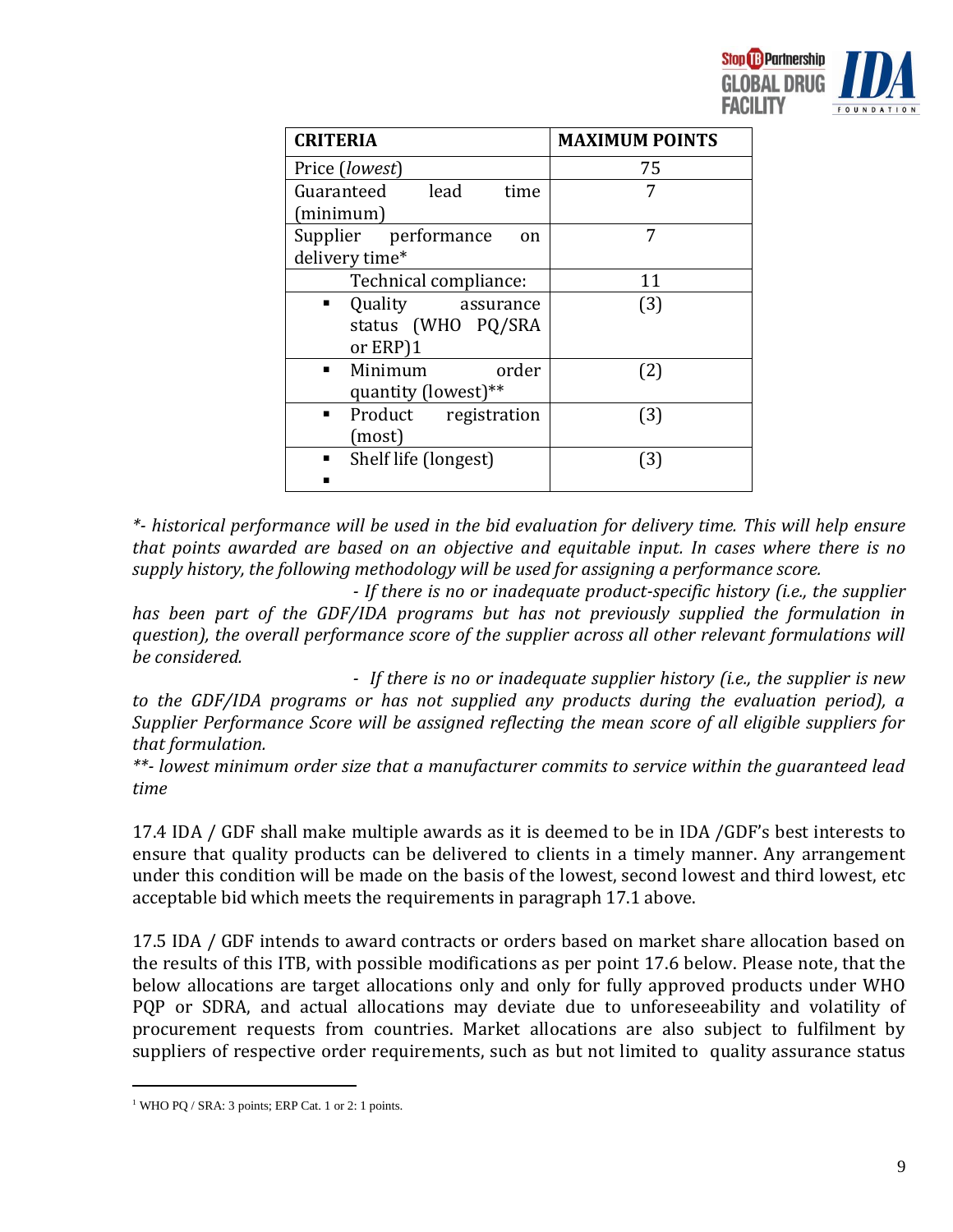

(refer to GDF quality assurance policy, [www.stoptb.org/gdf\)](http://www.stoptb.org/gdf), importation requirements, incountry registration status, production capacity and lead time in accordance with the Agreement entered with the supplier, as well as client preferences (e.g. in regard to packaging).

The allocation is indicative based on the primary/secondary/tertiary/quaternary supplier status awarded based on evaluation of this ITB and actual QA status of the product concerned , and is implemented per formulation and anticipated total quantity over the contract period as follows:

- 65%/35% for primary/secondary suppliers
- 60%/25%/15% for primary/secondary/tertiary suppliers
- 55%/20%/15%/10% for primary/secondary/tertiary/quaternary suppliers

While GDF offers medicines in bulk packaging to a very limited degree, sales of bulk products cannot be guaranteed and are not included in the market allocation scheme where blistered products are available.

17.6 The market allocation amounts given above will be re-assessed quarterly based on performance of suppliers (including but not limited to compliance with lead time, responsiveness). Allocations may be adjusted at the discretion of GDF /IDA as required. In the event of significant underperformance of a supplier, the Procurement Agent reserves the right to suspend or cancel a long-term agreement and/or reallocate quantities to the other contracted supplier(s).

GDF/IDA reserve the right to also modify the allocation percentages if circumstances so require, e.g. with respect to production capacity.

17.7 In case of an award, Bidders who have not previously received Purchase Orders from IDA may receive an order for a limited quantity until satisfactory performance is established.

17.8 Successful bidders shall permit GDF representatives access to their facilities at any reasonable time to inspect the premises that will be used for the production, testing and packaging of the goods, and will provide reasonable assistance to the representatives for such activity, including copies of any test results or quality control reports as may be necessary.

17.9 Bid evaluation will be carried out by a bid Evaluation Committee which will comprise at least 2 members, with at least 1 representative each from the GDF and the Procurement Agent. The Evaluation Committee will operate by consensus.

17.10 In case a formal complaint with regard to the outcome of the bidding process is lodged by a Bidder, a Review Committee will be set up and will comprise representatives of both GDF and Procurement Agent. The recommendation made by the Review Committee regarding the complaint in question shall be final and the award, if necessary, modified accordingly.

17.11 Prior to the expiration of the period of bid validity, the Procurement Agent will notify the successful Bidder(s) in writing that its bid has been accepted. If, after notification of award, a Bidder wishes to ascertain the grounds on which its bid was not selected, it should address its request to the Procurement Agent. The Procurement Agent will promptly respond in writing to the unsuccessful Bidder.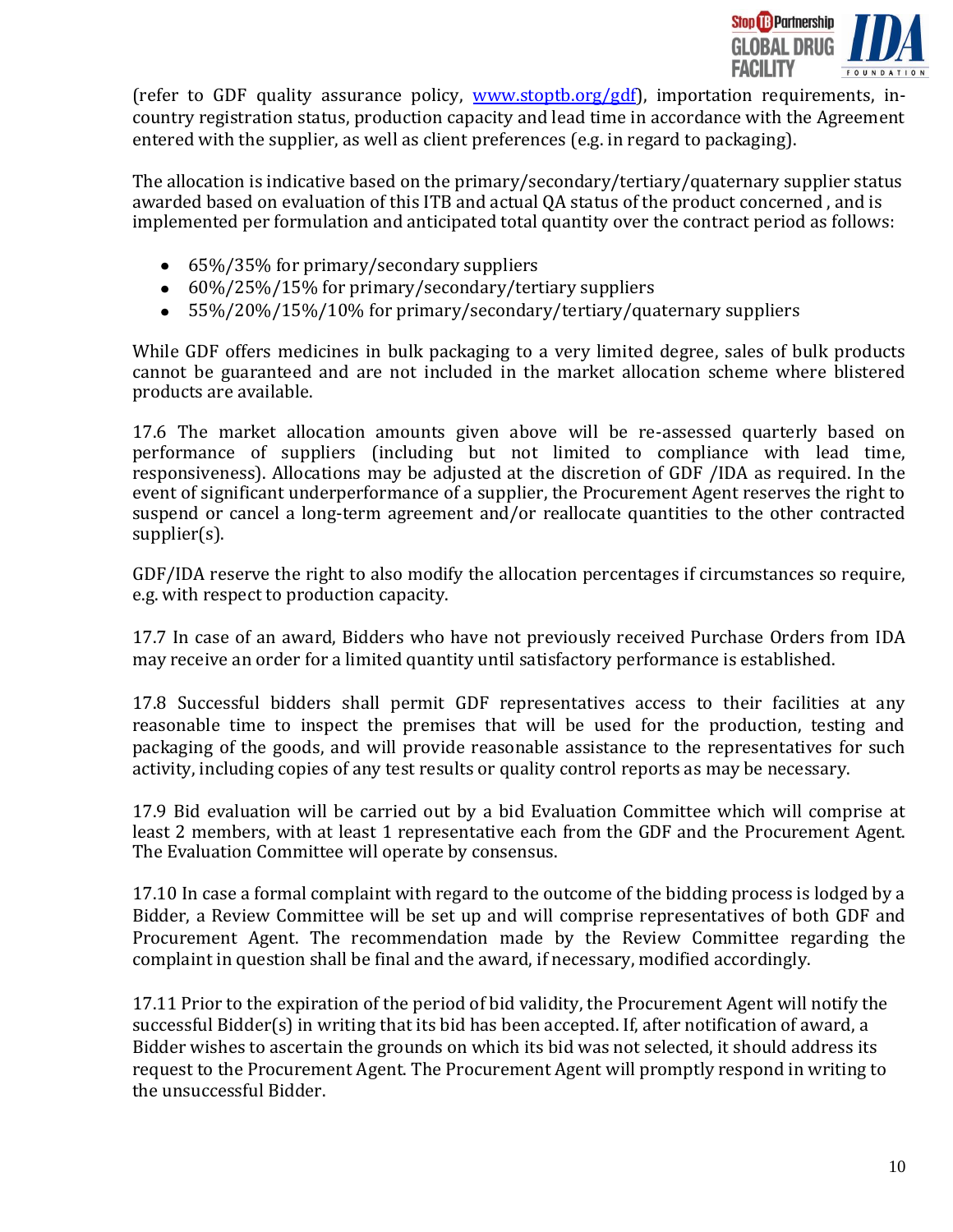

17.12 Successful bidders shall register their products in the countries for which they are ordered where registration is mandatory, and in High Burden TB Countries (as outlined in Annex B).

17.13 "IDA /GDF may issue new Invitations to Bid for a specific product schedule in a case where A) current suppliers are deemed unable to meet the orders coming from the market (e.g. due to insufficient capacity), or B) where a product had none or only one supplier eligible at the time of bid and additional sources achieve the necessary regulatory approval during the tender period, or combination of A) and B), or other unforeseen exceptional circumstances .

#### <span id="page-10-0"></span>18 SUPPLIER REGISTRATION AND EVALUATION

18.1 IDA and GDF reserve the right, unless this information has already been provided within the previous 12 months, to request bidders to submit their most recent Audited Financial Statement, Statutes, Registry excerpt from the respective Chamber of Commerce and Quality System Certificate. This information will be used by IDA /GDF for evaluation and approval purposes before making an award. It is in the interest of the bidders to provide information as complete as possible.

#### <span id="page-10-1"></span>19 ERROR IN BID

19.1 Bidders are expected to examine all Schedules and all Instructions pertaining to the Bid. Failure to do so will be at Bidders own risk. In case of errors in the extension price, unit price shall govern.

### <span id="page-10-2"></span>20 COUNTRY OF ORIGIN

20.1 Goods produced in countries other than that of the Bidder must be indicated, stating the country of origin. Bidders may be required to submit a Certificate of Origin of Goods issued by the Chamber of Commerce or other equivalent authority.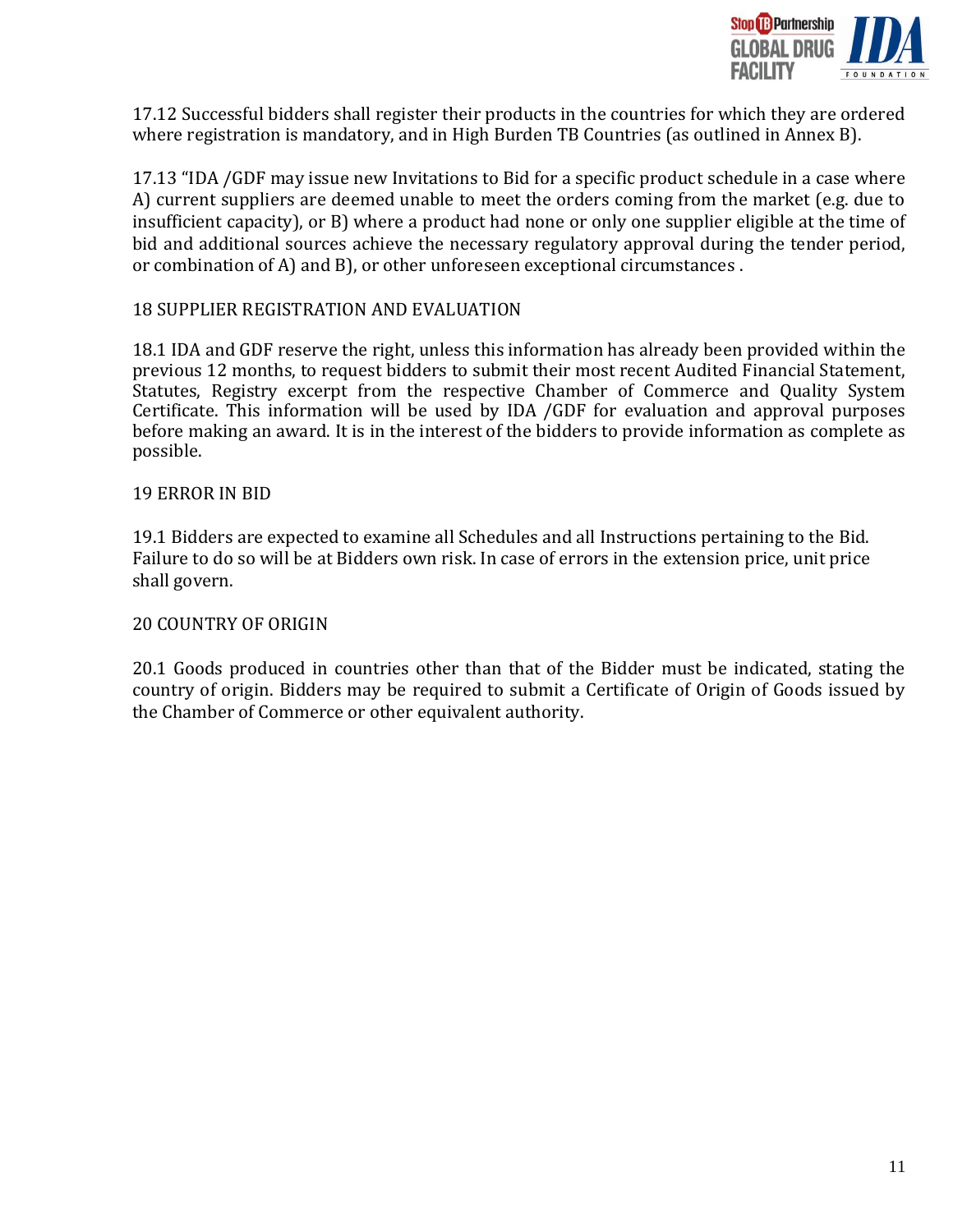

# <span id="page-11-0"></span>**SECTION 2: CONTRACTUAL PROVISIONS**

For contractual provisions, please see attached model Long-term Agreement, the Procurement Agent's general terms and conditions and Code of Conduct (Annexes E, F and D).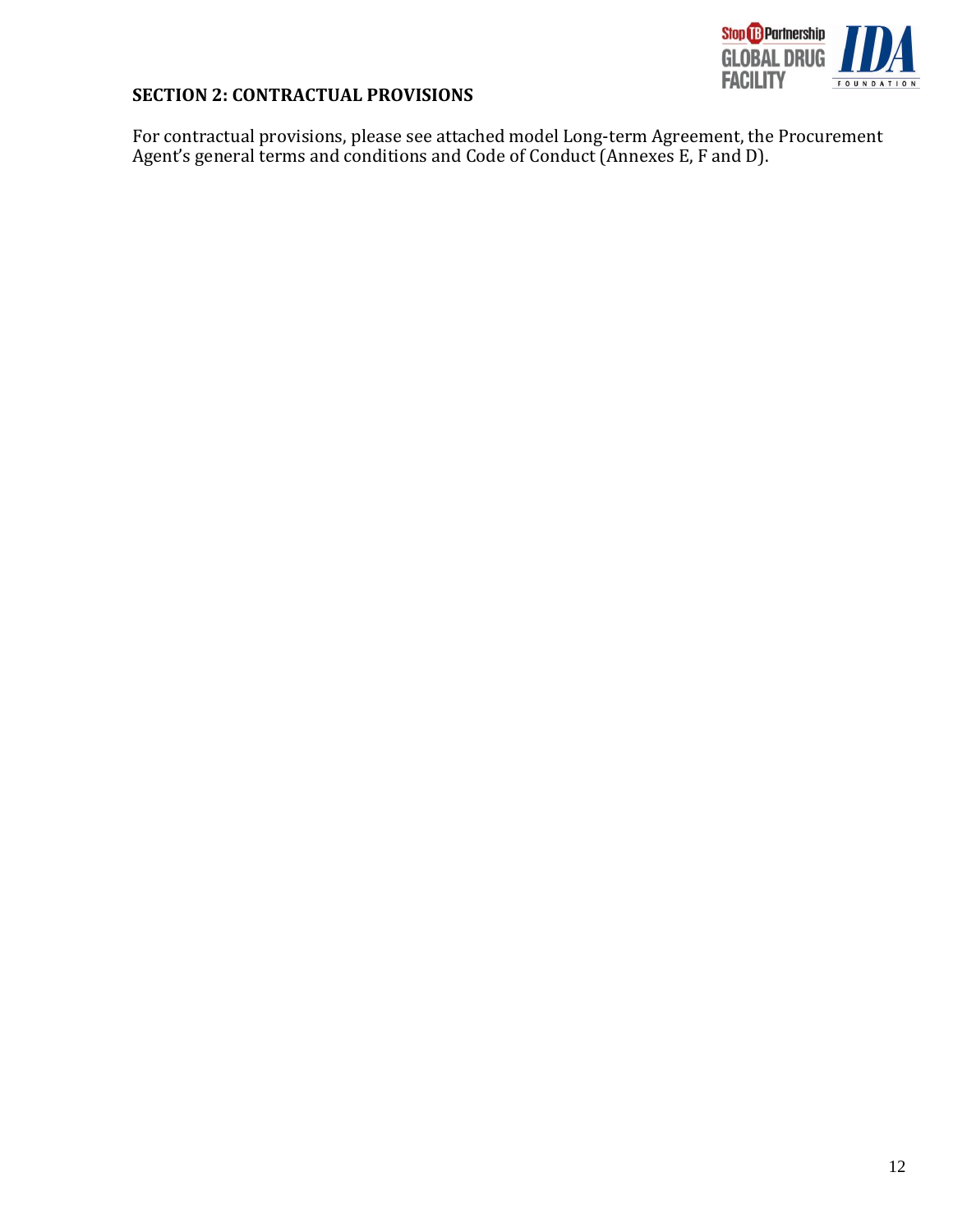## <span id="page-12-0"></span>**SECTION 3: TECHNICAL PROVISIONS**



### <span id="page-12-1"></span>1 DRUG PRODUCT SPECIFICATIONS

1.1 The bidder confirms that all anti-TB medicines offered are identical in all aspects of manufacturing and quality to that approved by the WHO Prequalification Programme (WHO PQP) and/or the relevant Stringent Regulatory Authority (SRA) and/or the Expert Review Panel –ERP. This includes, but is not limited to, the following:

- Finished Pharmaceutical Product (FPP) formulation;
- Method and site of manufacture;
- Source and specifications of active and excipient starting ingredients;
- **FPP** specifications;
- Materials and specifications of the packing (primary, secondary, pack size, label and package insert);
- Shelf life and storage condition;
- Product information.

#### <span id="page-12-2"></span>2 CONTRACT MANUFACTURER

2.1 All sites of contract manufacturers and the name of the contract manufacturer must have been reviewed and approved by WHO PQP and/or the relevant SRA and/or the Expert Review Panel.

#### <span id="page-12-3"></span>3 QUALITY CONTROL

3.1 All anti-TB medicines offered must be manufactured and conform for quality standards at least to the latest edition of the International Pharmacopoeia, British Pharmacopoeia, US Pharmacopoeia or, exceptionally, in-house method, only in cases where the product in question has no monograph as mentioned before. If there is no monograph available in any of the three of the referenced pharmacopoeias, the approved manufacturer's specifications with supported and validated data shall be submitted within 2 weeks following the notification of contract award by IDA /GDF, if already not provided to GDF/Procurement Agent's Quality Control Agent earlier. Supplier In-house methods should be validated according to ICH guidelines. Failure to submit the documents on time might result in nullification of contract award. If a method is subsequently published by the International Pharmacopoeia, British Pharmacopoeia or US pharmacopoeia, the supplier shall change its testing methods and switch to use of the pharmacopoeial method within 120 days.

3.2 Batches and/or consignments are subject to pre-shipment inspection (PSI), sampling and/or quality control testing performed by the GDF/Procurement Agent's Quality Control Agent. In case of the detection of a defective product either in the testing of the product or during the preshipment inspection the Supplier will be requested to replace the complete batch at its own cost. The valid GDF/Procurement Agent Standard Operating Procedure for PSI and testing will be applied.

#### <span id="page-12-4"></span>4 MARKETING AUTHORIZATION

4 .1 A WHO-certificate issued by National Health Authorities, authorizing the manufacture and sale of a given product (WHO Technical Report Series No 863, 1996. Earlier version is NOT acceptable) must be provided upon request.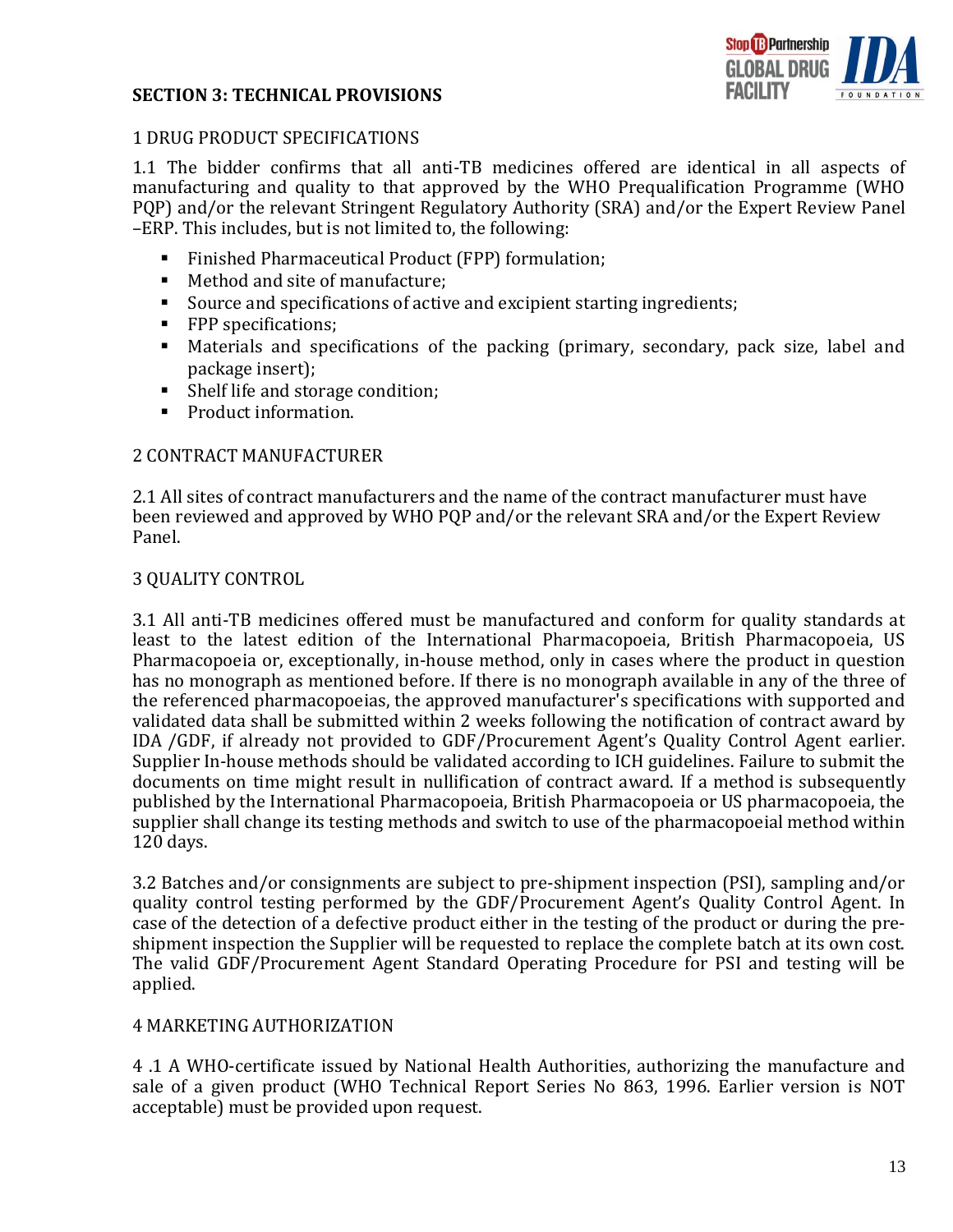

### <span id="page-13-0"></span>5 STABILITY

5.1 For products approved with 24 months shelf life, manufacturers shall commit to complete and submit stability studies to support minimum or beyond 36 months of shelf life either to WHO PQP or SRA depending on the mechanism under which the FFP was approved.

5.2 Containers for all pharmaceuticals must conform to the latest edition of the BP, USP, EP or IP, whenever applicable. In particular, packaging must be suitable for delivery and use in countries having adverse climatic and storage conditions (Zone IV as specified in Annex 5 in WHO Technical Report Series No 863, 1996) and additionally should be suitable for shipment, storage and use worldwide at elevated temperatures and humidity, unless otherwise stated.

5.3 The size of the container should be proportional to its contents with the addition of appropriate padding to prevent damage to the product during shipment. All containers should be tamper-proof. For tablets or capsules the preferred containers are: Alu/PVC blister cards in carton boxes. For vials, small glass bottle colourless, clear, closed with a rubber stopper and a metal cap are required. For ampoules, glass bottle, colourless and clear, or plastic ampoules of polyethylene, watertight, light and unbreakable and does not react with the water, twist off top pods are required.

#### <span id="page-13-1"></span>6 REMAINING SHELF LIFE AT THE TIME OF DELIVERY

6.1 All goods must be of fresh manufacture and must bear the dates of manufacture and expiry. The bidder further warrants that all goods supplied, will have, upon the date of presentation for pre-shipment inspection, a remaining shelf life as follows:

| <b>Total shelf life</b> | Minimum remaining shelf life at Pre-shipment                |  |
|-------------------------|-------------------------------------------------------------|--|
|                         | inspection date                                             |  |
| $24 - 36$ months        | 85% shelf life remaining of the total specified shelf life. |  |
| $(2 - 3 \text{ years})$ |                                                             |  |
| 36 - 48 months          | 30 months or 80 % shelf life remaining of the total         |  |
| $(3 - 4 \text{ years})$ | specified shelf life, whichever is longer                   |  |
| >48 months              | 36 months or 75 % shelf life remaining of the total         |  |
| $($ > 4 years)          | specified shelf life, whichever is longer.                  |  |

6.2 Shelf life and storage conditions: if supported stability data has been submitted and accepted, products can be offered with longer shelf life and approved storing conditions.

#### <span id="page-13-2"></span>7 CERTIFICATE OF ANALYSIS

7.1 A Certificate of Analysis from manufacturer's own quality control laboratory covering each batch delivered is to be submitted along with shipping documents.

7.2 The Certificate of Analysis shall include:

- a) Generic name (INN) of product;
- b) Pharmacopoeial reference and/or In-house method;
- c) Batch number;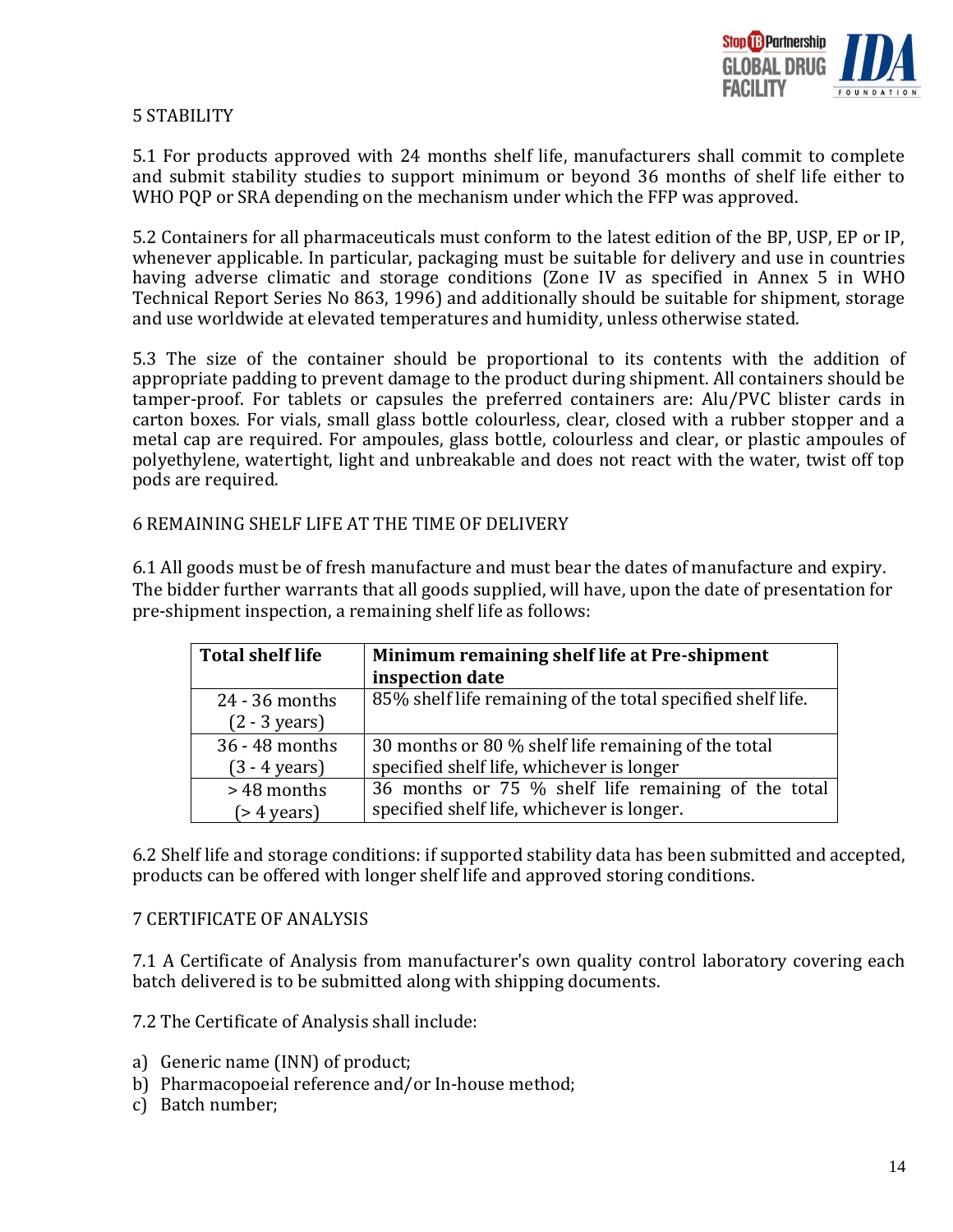

- d) Batch quantity
- e) Date of manufacture;
- f) Expiry date;
- g) Date of test;
- h) Description (clarity, colour, etc.);
- i) All identity, potency, purity, sterility, pyrogen and all other test required by the specified pharmacopoeia and/or In-house method. Both the actual results and the limits for the individual tests should be given.
- j) Conclusion
- k) Qualified signatures

7.3 A certified copy of the original Certificate of Analysis in English should be sent by email to the GDF contracted quality control laboratory.

#### <span id="page-14-0"></span>8 BLISTER PACKAGING

8.1 IDA /GDF have adopted standards for blister design including layout, materials, and markings. Due to operational advantages for the TB programme, most clients require medicines to be supplied in blister packaging. GDF will focus on blister packaging as follows:

- a. Alu/PVC/PVdC Blister cards of 10 tablets/ capsules]
- b. Alu/Alu continuous strips of 10 tablets/ capsules]
- c. Specific packing for India TB programme.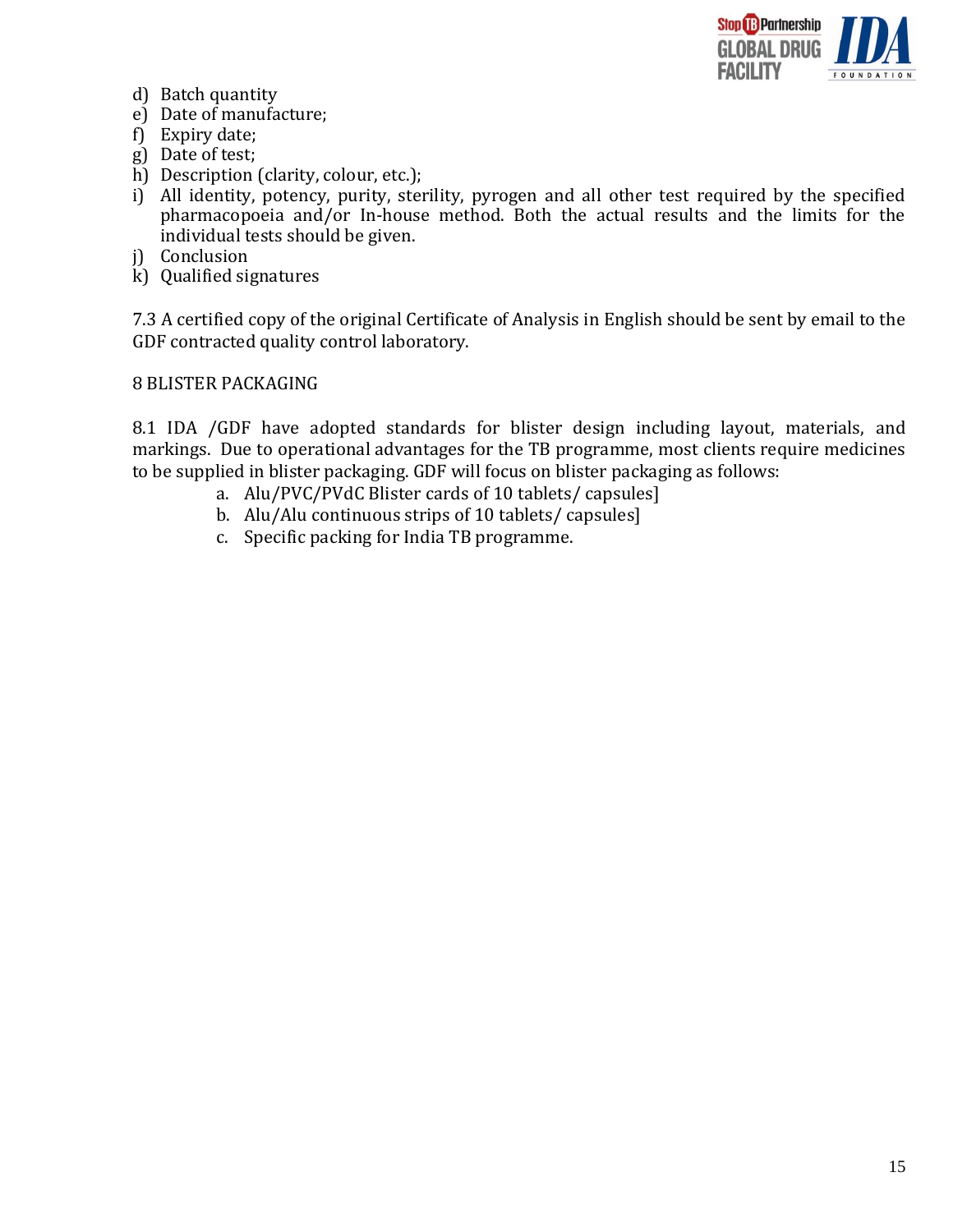

## **SECTION 4: TECHNICAL SPECIFICATIONS**

**NOTE: The estimated Global needs for the products below are provided in Annex H of this ITB. Actual quantity to be ordered in 2014 can vary due to countries demand fluctuations. IDA/GDF make no guarantees in this regard.**

# **SCHEDULE No. 1: Oral solid dosage forms: Fluoroquinolones**

#### **Item No. 1: Ofloxacin 200mg tablet (blister)**   $\bullet$

**General Description:** Ofloxacin 200 mg film-coated tablets.

**Technical Specifications:** Each tablet should contain Ofloxacin 200mg and should be scored with central break-line on one side and plain on other side or plain in both sides.

Packaging<sup>2</sup>.: Al/PVC/PVDC film blister pack of 10 tablets x 10 blisters in a carton box

Shelf life and storing conditions<sup>3</sup>: minimum accepted 24 months shelf life. Store below 30 C degrees, in a dry place, protected from light.

#### $\bullet$ **Item No. 2: Ofloxacin 400mg tablet (blister)**

**General Description:** Ofloxacin 400 mg film-coated tablets.

**Technical Specifications:** Each tablet should contain Ofloxacin 400mg and should be scored with central break-line on one side and plain on other side or plain in both sides.

Packaging: Al/PVC/PVDC film blister pack of 10 tablets x 10 blisters in a carton box.

Shelf life and storing conditions: minimum accepted 24 months shelf life. Store below 30 C degrees, in a dry place, protected from light.

## **Item No. 3:Levofloxacin 250 mg tablet (blister)**

**General Description:** Levofloxacin 250mg film-coated tablets.

**Technical Specifications:** Each tablet should contain Levofloxacin 250mg and should be biconvex film coated tablets and should be scored with central break-line on one side and plain on other side or plain in both sides.

 $2^2$  The number of blisters in a carton box is the preferred number and/or indicative. The number of blisters in a carton should be ideally sufficient for the duration of treatment.

 $3$  The preferred storage condition for all GDF medicines is "do not store above  $30^{\circ}$  C".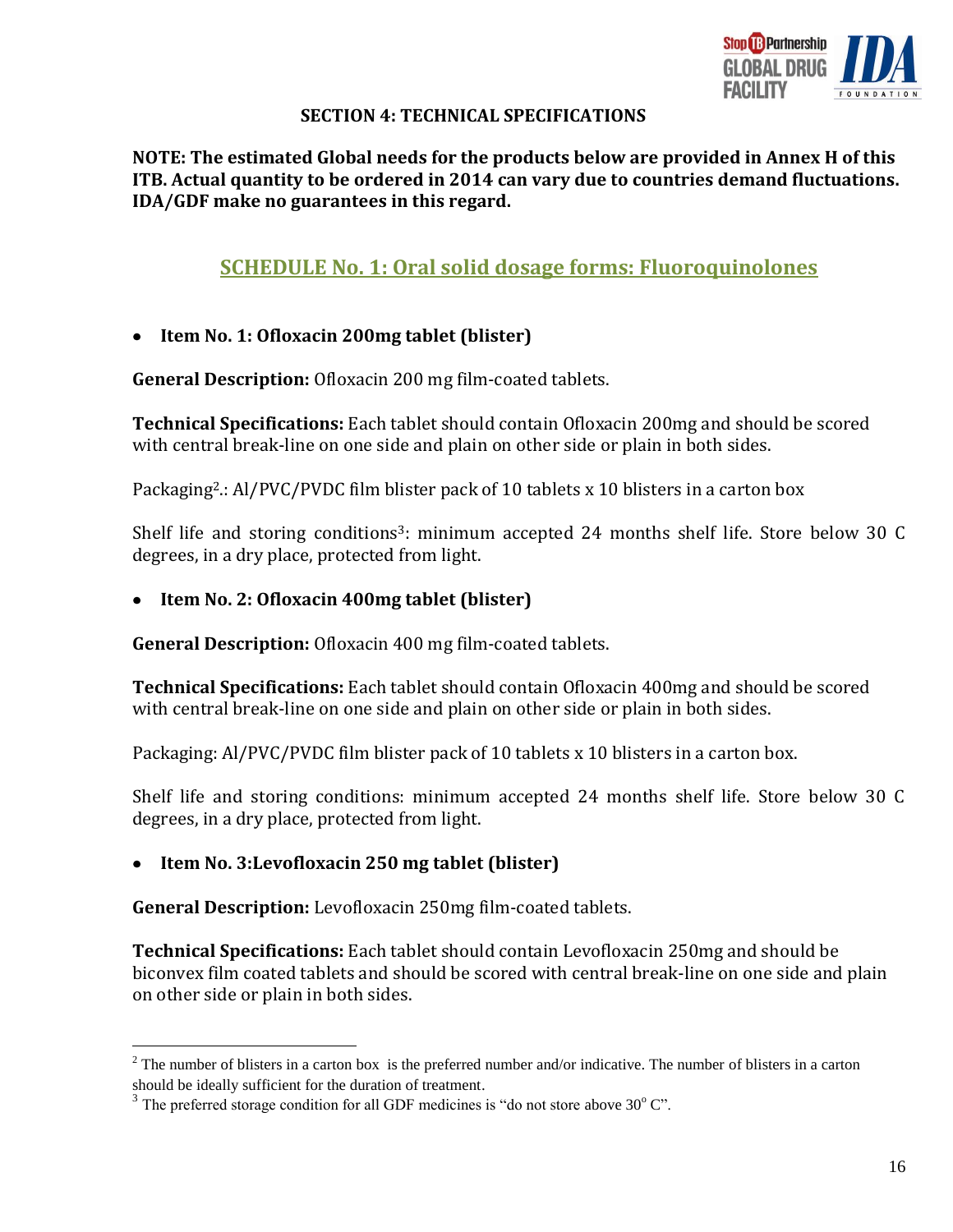

Packaging Al/PVC/PVDC film blister pack of 5 x 4 tablets x 5 blisters in a carton box or 10 tablets x 10 blisters in a carton box.

Shelf life and storing conditions: minimum accepted 24 months shelf life. Store below 30 C degrees, in a dry place, protected from light.

# **Item No. 4: Levofloxacin 500 mg tablet (blister)**

**General Description:** Levofloxacin 500mg film-coated tablets.

**Technical Specifications:** Each tablet should contain Levofloxacin 500mg and should be biconvex film coated tablets and should be scored with central break-line on one side and plain on other side or plain in both sides.

Packaging: Al/PVC/PVDC film blister pack of 5 x 4 tablets x 5 blisters in a carton box or 10 tablets x10 blisters in a carton box.

Shelf life and storing conditions: minimum accepted 24 months shelf life. Store below 25 C<sup>4</sup> degrees, in a dry place, protected from light.

# **Item No. 5: Moxifloxacin 400 mg tablet (blister)**

**General Description:** Moxifloxacin 400mg film-coated tablets.

**Technical Specifications:** Each tablet should contain Moxifloxacin 400mg and should be biconvex film coated tablets.

Packaging: Al/PVC/PVDC or Alu/Alu film blister pack of 5 tablets x 1 blister in a carton box.

Shelf life and storing conditions: minimum accepted 24 months shelf life. Store below 25 C degrees, in a dry place, protected from light.

 $4$  The preferred storage condition for all GDF medicines is "do not store above 30 $^{\circ}$  C".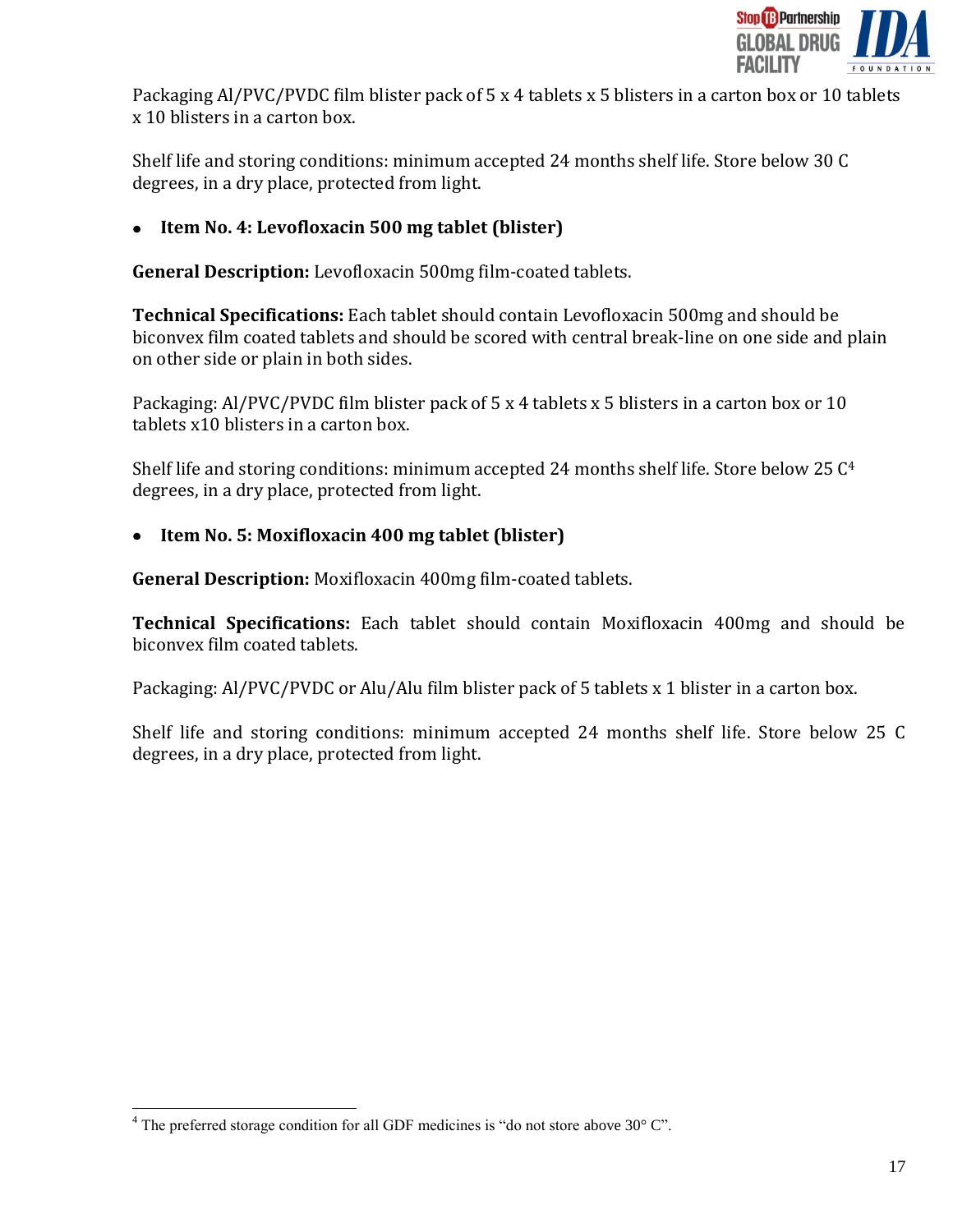

# **SCHEDULE No. 2: Oral solid dosage forms: Bacteriostatic Second Line Drugs**

## **Item No. 1: Ethionamide 250 mg tablet (blister)**

**General Description:** Ethionamide 250mg film-coated tablets.

**Technical Specifications:** Each tablet should contain Ethionamide 250mg and should be biconvex film coated tablets and should be scored with central break-line on one side and plain on other side or plain in both sides.

Packaging: Al/PVC/PVDC and Alu/Alu strips of 10 tablets x 10 blisters in a carton box.

Shelf life and storing conditions: minimum accepted 24 months shelf life. Store below 25 C degrees, in a dry place, protected from light.

## **Item No. 2: Protionamide 250 mg tablet (blister)**

**General Description:** Protionamide 250mg film-coated tablets.

**Technical Specifications:** Each tablet should contain Protionamide 250mg and should be biconvex film coated tablets and should be scored with central break-line on one side and plain on other side or plain in both sides.

Packaging: Al/PVC/PVDC film blister of 10 tablets x 10 blisters in a carton box.

Shelf life and storing conditions: minimum accepted 24 months shelf life. Store below 25 C degrees, in a dry place, protected from light.

## **Item No. 3: Protionamide 250 mg tablet (loose)**

**General Description:** Protionamide 250 mg film-coated tablets.

**Technical Specifications:** Each tablet should contain Protionamide 250mg and should be biconvex film coated tablets and should be scored with central break-line on one side and plain on other side or plain in both sides.

Packaging: 50 tablets on LPDE bag placed in HDPE container (with a silica gel bag and sealed with and aluminium tagger seal) and a screw cap.

Shelf life and storing conditions: minimum accepted 24 months shelf life. Store below 25 C degrees, in a dry place, protected from light.

**Loose product will be ordered only in case of specific requirement by the client. No market share can be allocated for loose products.**

**Item No. 4: Cycloserine 250 mg capsules. (blister/strip**)  $\bullet$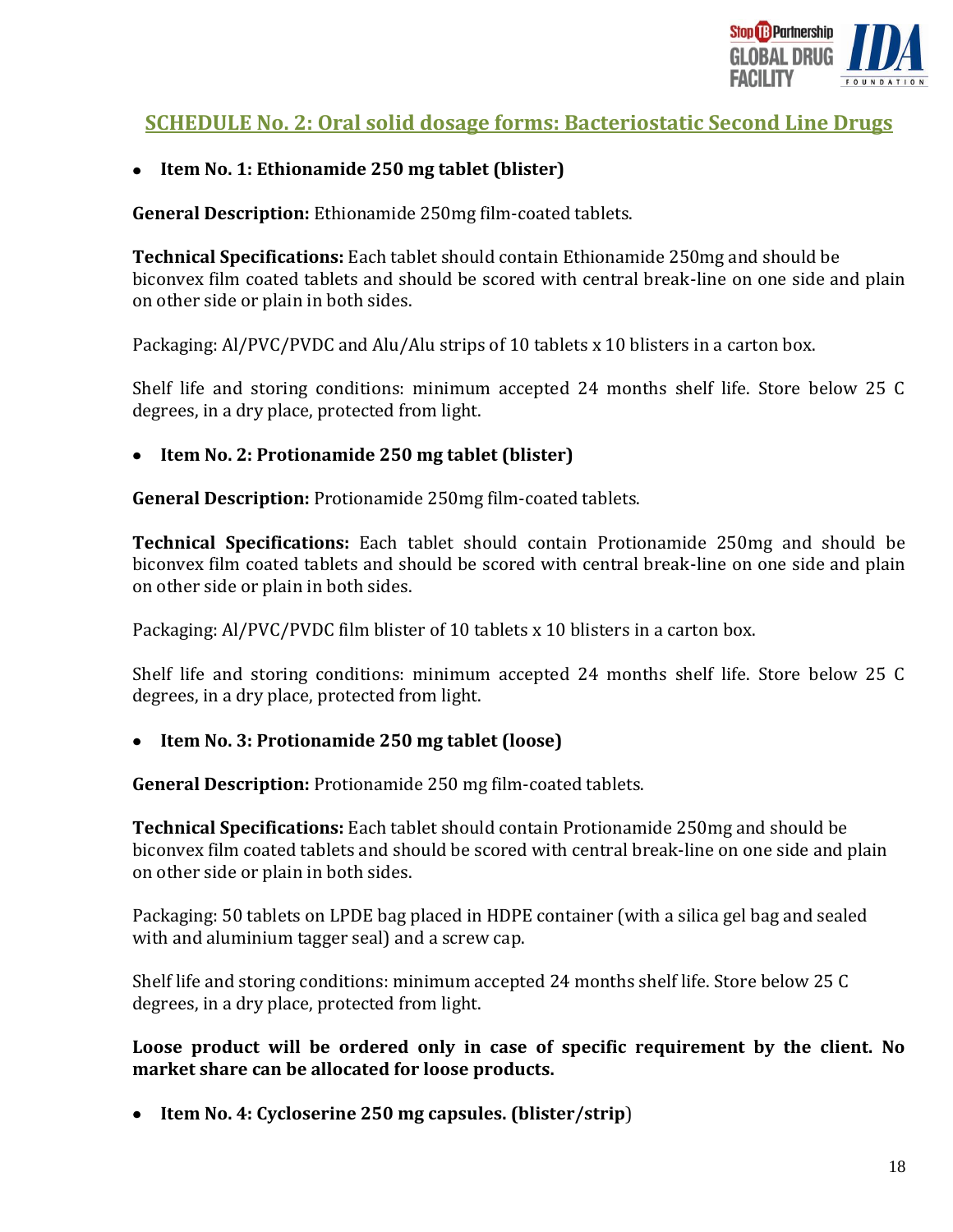

**General Description:** Cycloserine 250mg hard capsules.

**Technical Specifications:** Each hard capsule should contain Cycloserine 250mg.

Packaging: Al/PVC/PVDC or Alu/Alu strip pack of 10 capsules x 10 blisters in a carton box.

Shelf life and storing conditions: minimum accepted shelf life 24 months. Store below 25 C degrees, in a dry place, protected from light.

# **Item No. 5: Cycloserine 250 mg capsule (loose)**

**General Description:** Cycloserine 250mg hard capsules.

**Technical Specifications:** Each hard capsule should contain Cycloserine 250mg.

Packaging: 40 or 50 or 100 capsules on LPDE bag placed in HDPE container (with a silica gel bag and sealed with and aluminium tagger seal) and a screw cap.

Shelf life and storing conditions: minimum accepted shelf life 24 months. Store below 25 C degrees, in a dry place, protected from light.

**Loose product will be ordered only in case of specific requirement by the client. No market share can be allocated for loose products.**

**Item No. 6: PAS Acid granules (sachet)**

**General Description:** P-aminosalicylic acid (PAS) 4 g enteric coated delayed-release granules in sachets.

**Technical Specifications:** Each sachet should contain aminosalicylic acid 4 g.

Packaging: 30 Alu/PET/Alu/LLDPE sachets / 1 carton box.

Shelf life and storing conditions: minimum accepted shelf life 24 months. Store in a dry place below 15 °C (in a refrigerator).

# **Item No. 7: PAS Sodium powder for oral solution (sachet)**

**General Description:** P-aminosalicylate sodium salt powder for oral solution 5.52 g sachet.

**Technical Specifications:** Each laminated sachet contains power P-aminosalicylate sodium salt equivalent to 4 g of PAS.

Packaging: Alu/PET/Alu/LDPE laminated sachets in a carton box. The following quantities are preferable: 25 sachets in one carton box; 300 sachets in one carton box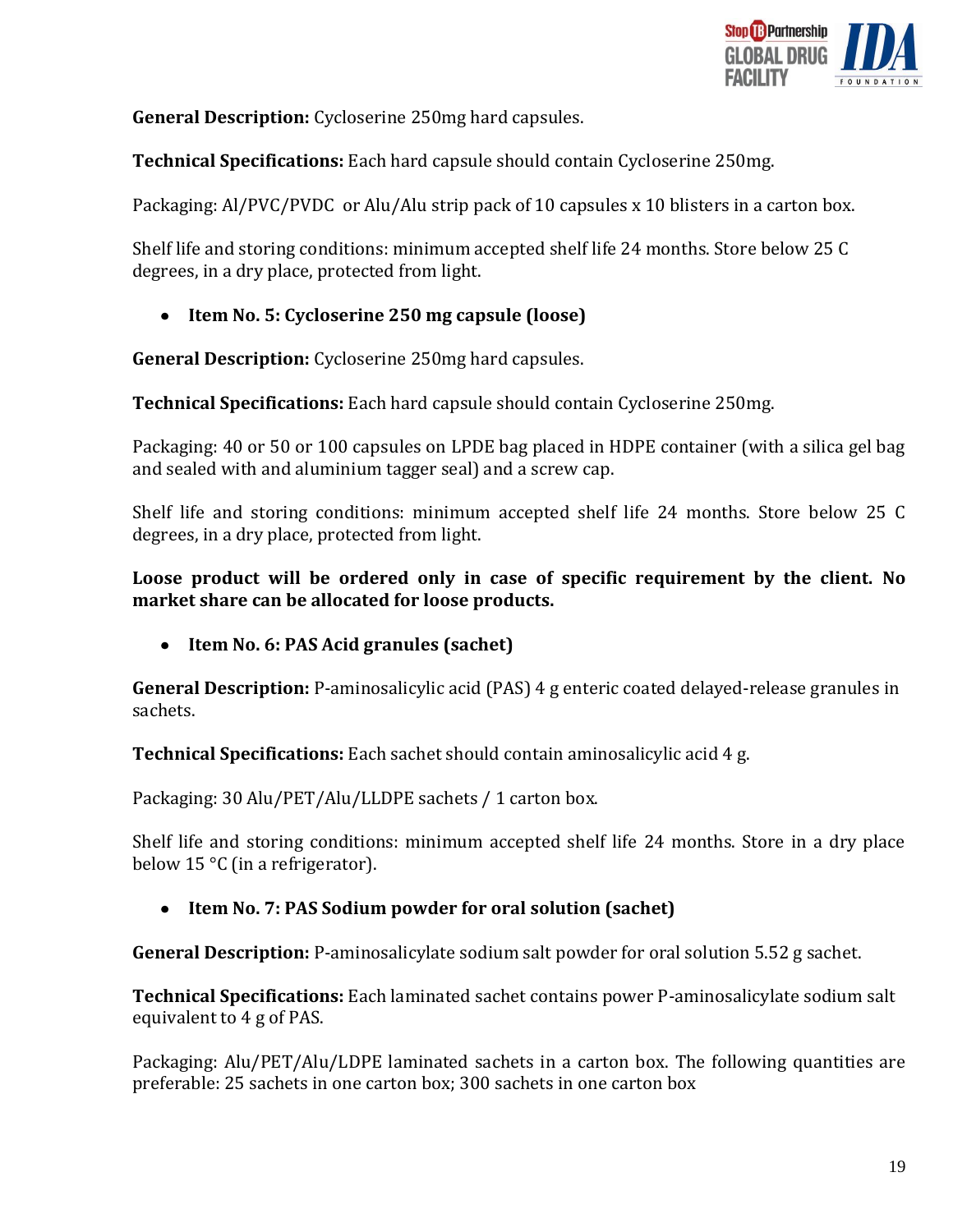

Shelf life and storing conditions: minimum accepted shelf life 24 months. Store below 25 C degrees, in a dry place, protected from light.

# **Item No. 8: PAS Sodium enteric coated granules (container)**

**General Description:** P-aminosalicylate sodium enteric coated delayed-release granules 60% w/w, 100 g HDPE container.

**Technical Specifications:** Each granule contains P-aminosalicylate sodium salt.

Packaging: 100gr in LPDE bag placed in a triple laminated Alu/PET/Alu sachet further packed in HDPE container.

Shelf life and storing conditions: minimum accepted shelf life 24 months. Store below 25 C degrees, in a dry place, protected from light

**Item No. 9: PAS Sodium enteric coated granules (sachet)**   $\bullet$ 

**General Description:** P-aminosalicylate sodium enteric coated delayed-release granules 60% w/w, 9.2 g sachets.

**Technical Specifications:** Each granule contains P-aminosalicylate sodium salt. Packaging: 30 PET/Alu/LLDPE sachets of 9.2 g/ 1 carton box.

Shelf life and storing conditions: minimum accepted shelf life 24 months. Store below 25 C degrees, in a dry place, protected from light.

**Item No. 10: Terizidone 250 mg capsule (blister)**

**General Description:** Terizidone 250 mg capsules

**Technical Specifications:** Each hard capsule should contain Terizidone 250 mg.

Packaging: Al/PVC/PVDC blister pack of 10 hard capsules x 10 blister in a carton box.

Shelf life and storing conditions: Minimum required 24 months. Store below 25 C degrees, in a dry place, protected from light.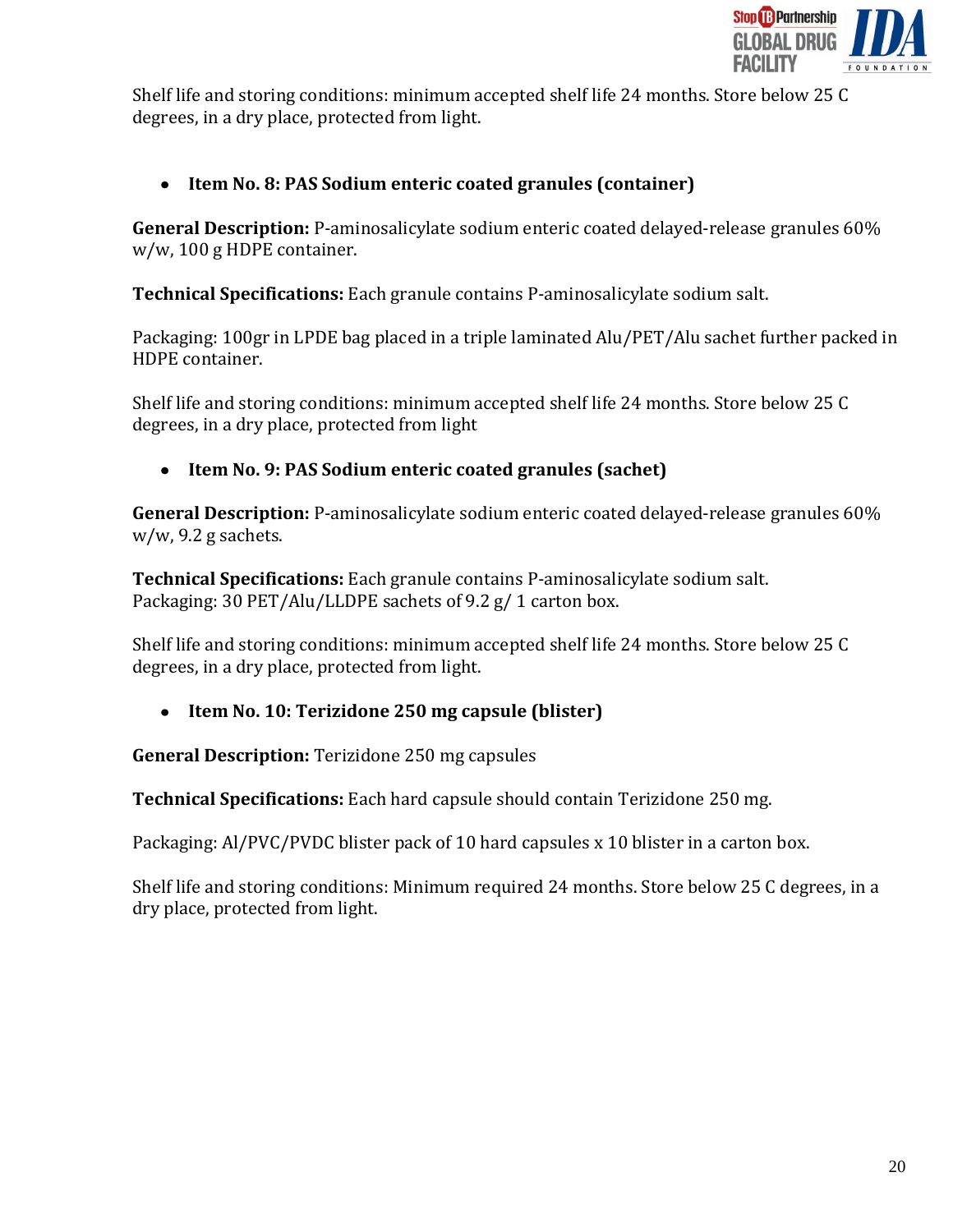

# **SCHEDULE No.3: Parenteral Injectables**

#### $\bullet$ **Item No. 1: Capreomycin 1 g injectable- powder (vial/ampoule)**

**General Description:** Capreomycin 1 g powder for injection.

**Technical Specifications:** Each vial/amp should contain Capreomycin 1 g.

Packaging: 1 vial/ampoule in a carton box.

Shelf life and storing conditions: Minimum required 24 months. Store below 25 C degrees, in a dry place, protected from light.

## **Item No. 2: Capreomycin 0.75 g injectable- powder (vial/ampoule)**

**General Description:** Capreomycin 0.75 g powder for injection.

**Technical Specifications**: Each vial/amp should contain Capreomycin 0.75 g.

Packaging: 1 vial/ampoule in a carton box.

Shelf life and storing conditions: Minimum required 24 months. Store below 25 C degrees, in a dry place, protected from light

#### **Item No. 3: Capreomycin 0.5 g injectable- powder (vial/ampoule)**   $\bullet$

**General Description:** Capreomycin 0.5 g powder for injection.

**Technical Specifications:** Each vial/amp should contain Capreomycin 0.5 g.

Packaging: 1 vial/ampoule in a carton box.

Shelf life and storing conditions: Minimum required 24 months. Store below 25 C degrees, in a dry place, protected from light.

## **Item No. 4: Kanamycin 1 g injectable -powder (vial/ampoule)**

**General Description:** Kanamycin 1 g powder for injection.

**Technical Specifications:** Each vial/amp should contain kanamycin 1 gram as sulphate.

Packaging: 1, 10, 50, 100 vials/ampoules in a carton box.

Shelf life and storing conditions: Minimum required 24 months. Store below 25 C degrees, in a dry place, protected from light.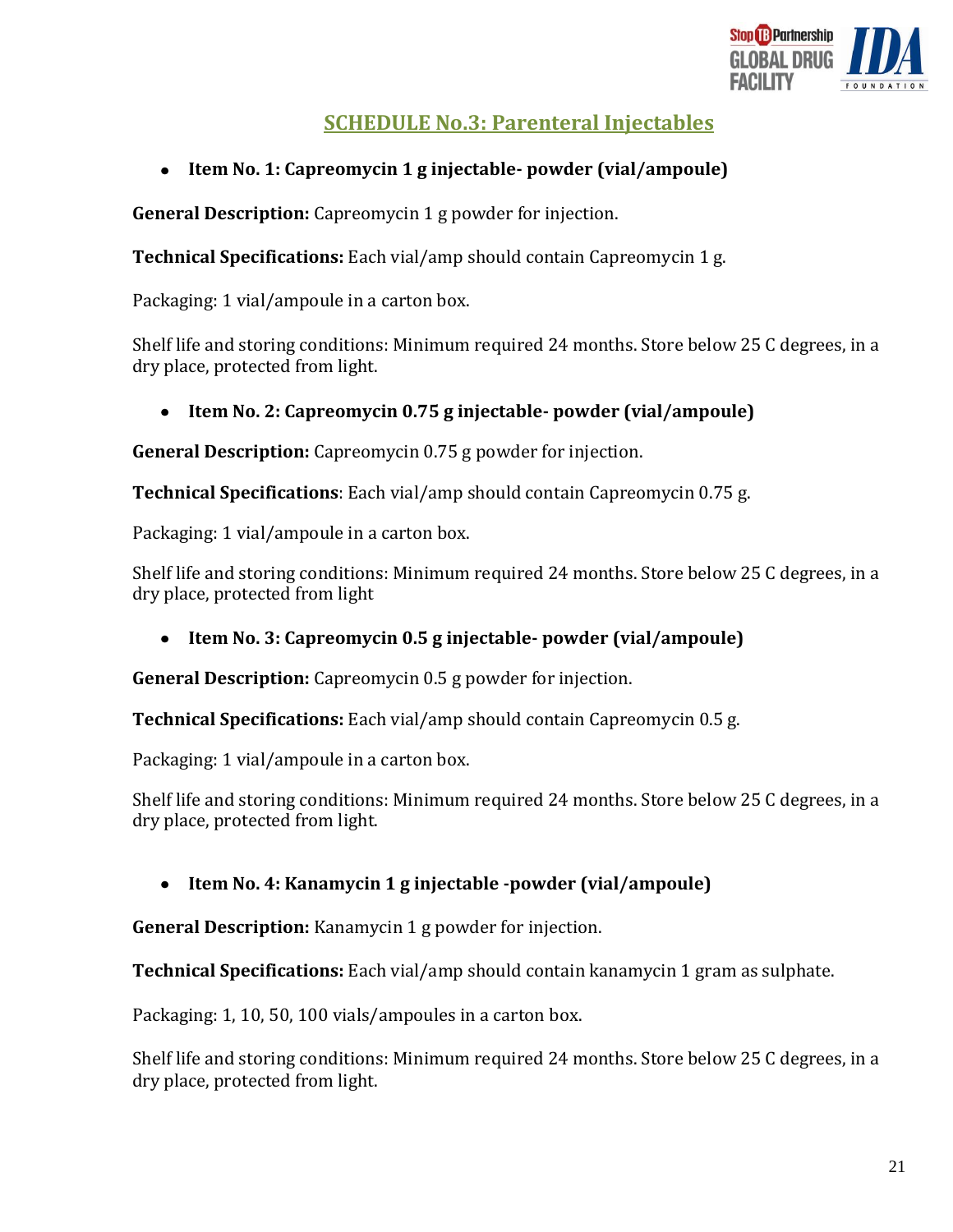

## **Item No. 5: Kanamycin 0.75 g injectable- powder (vial/ampoule)**

**General Description:** Kanamycin 0.75 g powder for injection.

**Technical Specifications:** Each vial/amp should contain kanamycin 0.75 gram as sulphate.

Packaging: 10, 50, 100 vials/ampoules in a carton box.

Shelf life and storing conditions: Minimum required 24 months. Store below 25 C degrees, in a dry place, protected from light.

# **Item No. 6: Kanamycin 0.5 g injectable- powder (vial/ampoule)**

**General Description:** Kanamycin 0.5 g powder for injection.

**Technical Specifications:** Each vial/amp should contain kanamycin 0.5 gram as sulphate.

Packaging: 10, 50, 100 vials/ampoules in a carton box.

Shelf life and storing conditions: Minimum required 24 months. Store below 25 C degrees, in a dry place, protected from light.

# **Item No. 7: Kanamycin 1 g injectable- solution (vial/ampoule)**

**General Description:** Kanamycin 1 g solution for injection (4 ml)

**Technical Specifications:** Each vial/amp should contain kanamycin 1 gram as sulphate.

Packaging: 10 or 20 or 50 or 100 vials/ampoules in a carton box.

Shelf life and storing conditions: 36 months. Store below 25 C degrees, in a dry place, protected from light.

# **Item No. 8: Amikacin 500 mg injectable - powder (vial/ampoule)**

**General Description:** Amikacin 500mg powder for injection

**Technical Specifications:** Each vial/amp should contain Amikacin 500mg

Packaging: 10 or 20 or 50 or 100 vials/ampoules in a carton box.

Shelf life and storing conditions: minimum accepted shelf life 24 months. Store below 25 C degrees, in a dry place, protected from light.

# **Item No.9: Amikacin 500 mg injectable –solution (vial/ampoule)**

**General Description:** Amikacin 500mg solution for injection (2 ml)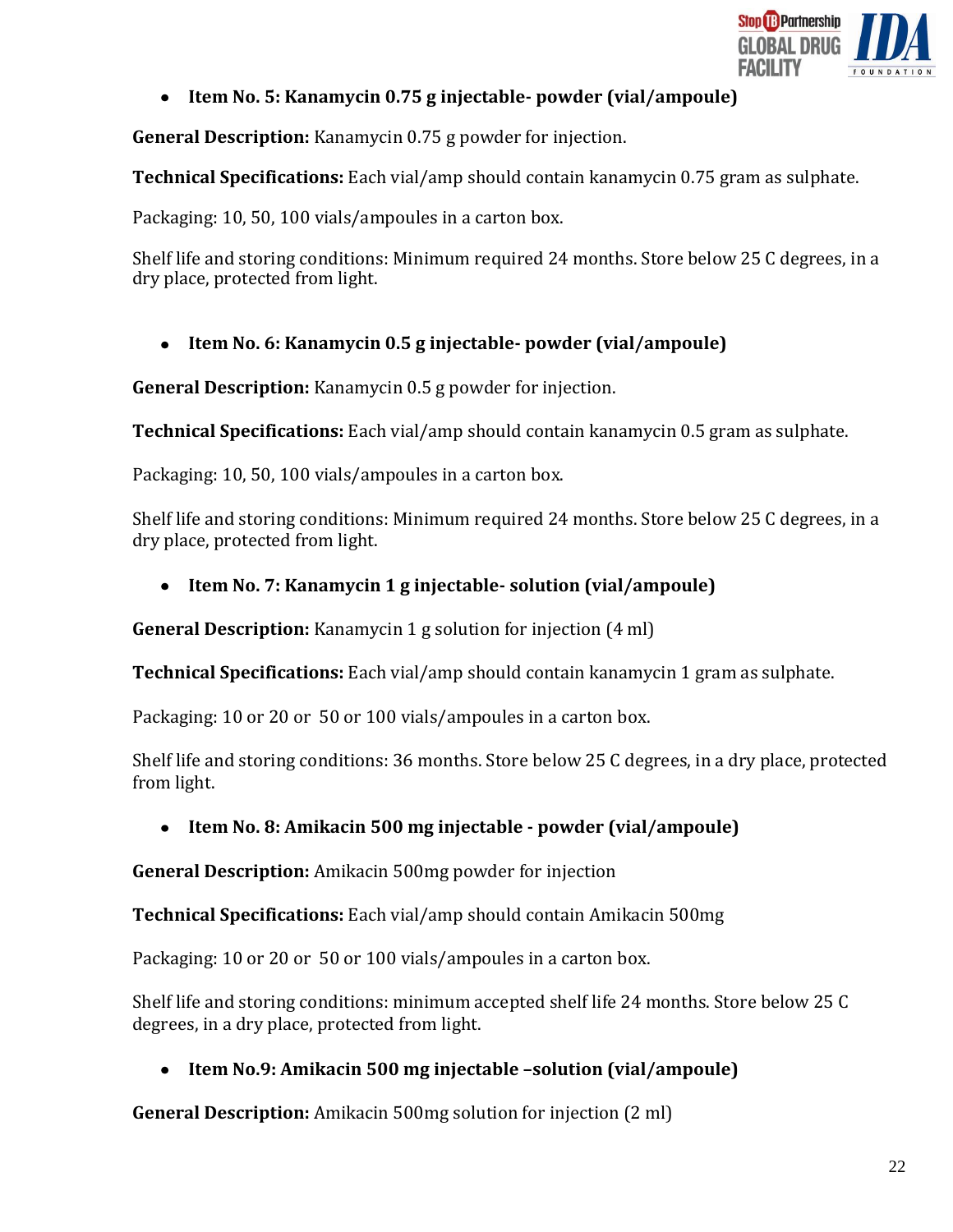

**Technical Specifications:** Each vial/amp should contain Amikacin 500mg.

Packaging: 10 or 20 or 50 or 100 vials/ampoules in a carton box.

Shelf life and storing conditions: minimum accepted shelf life 24 months. Store below 25 C degrees, in a dry place, protected from light.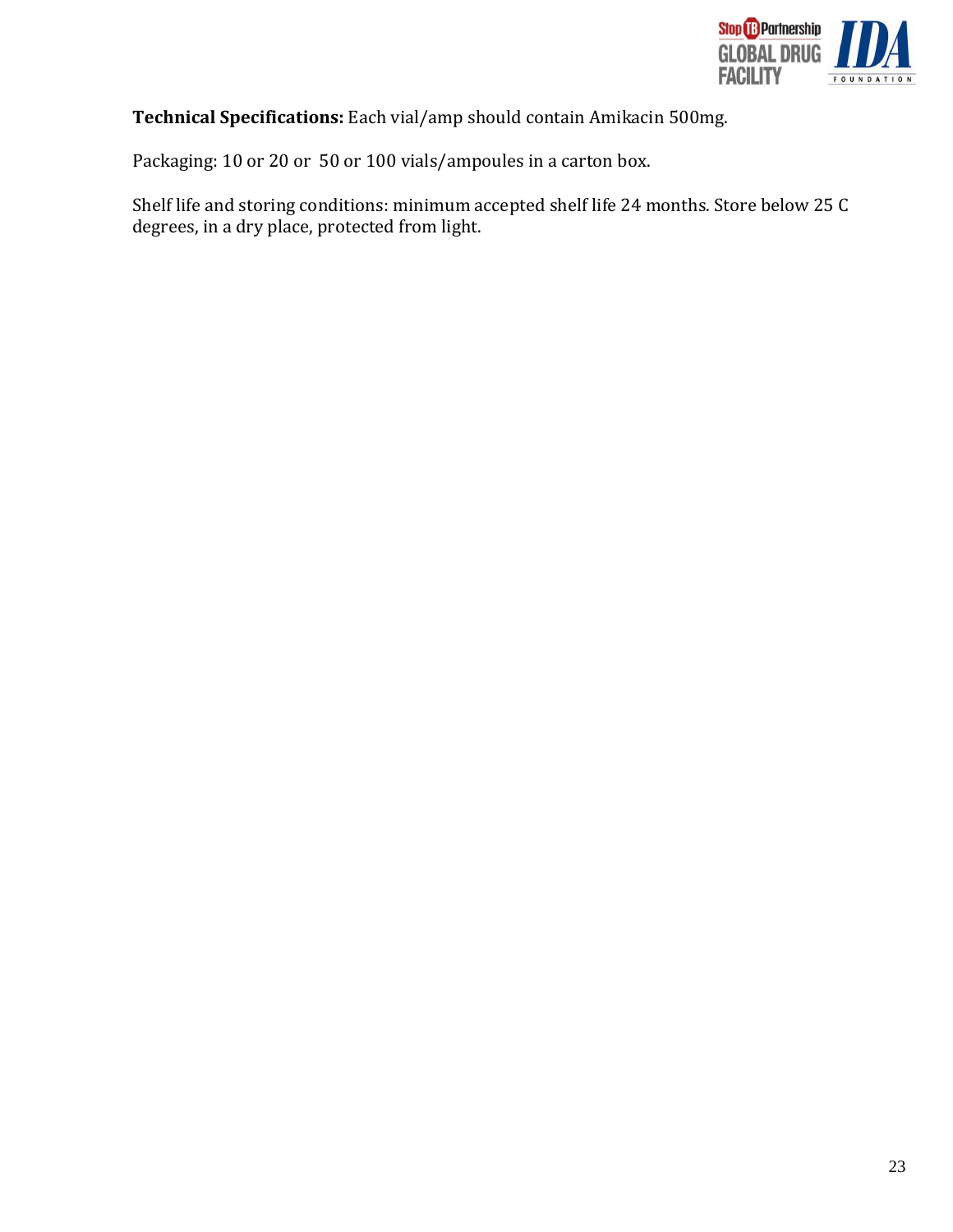

# **SCHEDULE No.4: Oral solid dosage forms: Third line anti-TB**

## **Item No. 1: Amoxicillin Clavunalate 875 + 125 mg tablet (blister)**

**General Description:** Amoxicillin Clavunalate 875+ 125 mg film coated tablets

**Technical Specifications:** Each tablet should contain 1004.0 mg Amoxicillin Trihydrate equivalent to Amoxicillin based 875.0 mg + 297.8 mg Clavunalate potassium equivalent to clavulanic acid 125.0 mg.

Packaging: Al/PVC/PVDC film blister pack of 7 tablets per blister x 2 blisters or 10 tablets per blister x 10 blisters /1 carton box

Shelf life and storing conditions: minimum accepted shelf life 24 months. Store below 25 C degrees, in a dry place, protected from light,

## **Item No. 2: Amoxicillin Clavunalate 500 +125 mg tablet (blister)**

**General Description:** Amoxicillin Clavunalate 500+ 125 mg film coated tablets

**Technical Specifications:** Each tablet should contain 625 mg Amoxicillin Trihydrate equivalent to 500 mg Amoxicillin based and mg Clavunalate potassium equivalent to clavulanic acid 125 mg.

Packaging: Al/PVC/PVDC film blister pack of 10 tablets per blister x 2 blisters or 10 tablets per blister x 10 blisters / 1 carton box.

Shelf life and storing conditions: minimum accepted shelf life 24 months. Store below 25 C degrees, in a dry place, protected from light,

## **Item No. 3: Amoxicillin Clavunalate 250 +125 mg tablet (blister)**

**General Description:** Amoxicillin Clavunalate **2**50+ 125 mg film coated tablets

**Technical Specifications:** Each film coated tablet should contain Amoxicillin Trihydrate equivalent to 250 mg of Amoxicillin based and potassium clavulanic equivalent to 125 mg of clavulanic acid.

Packaging: Al/PVC blister pack of 7tablets per blister x 2 blisters or 5 tablets per blister x 3 blisters.

Shelf life and storing conditions: minimum accepted shelf life 24 months. Do not store above 25º C degrees, keep in a dry place and protect from light.

## **Item No. 4: Amoxicillin Clavunalate 250 mg powder for oral suspension**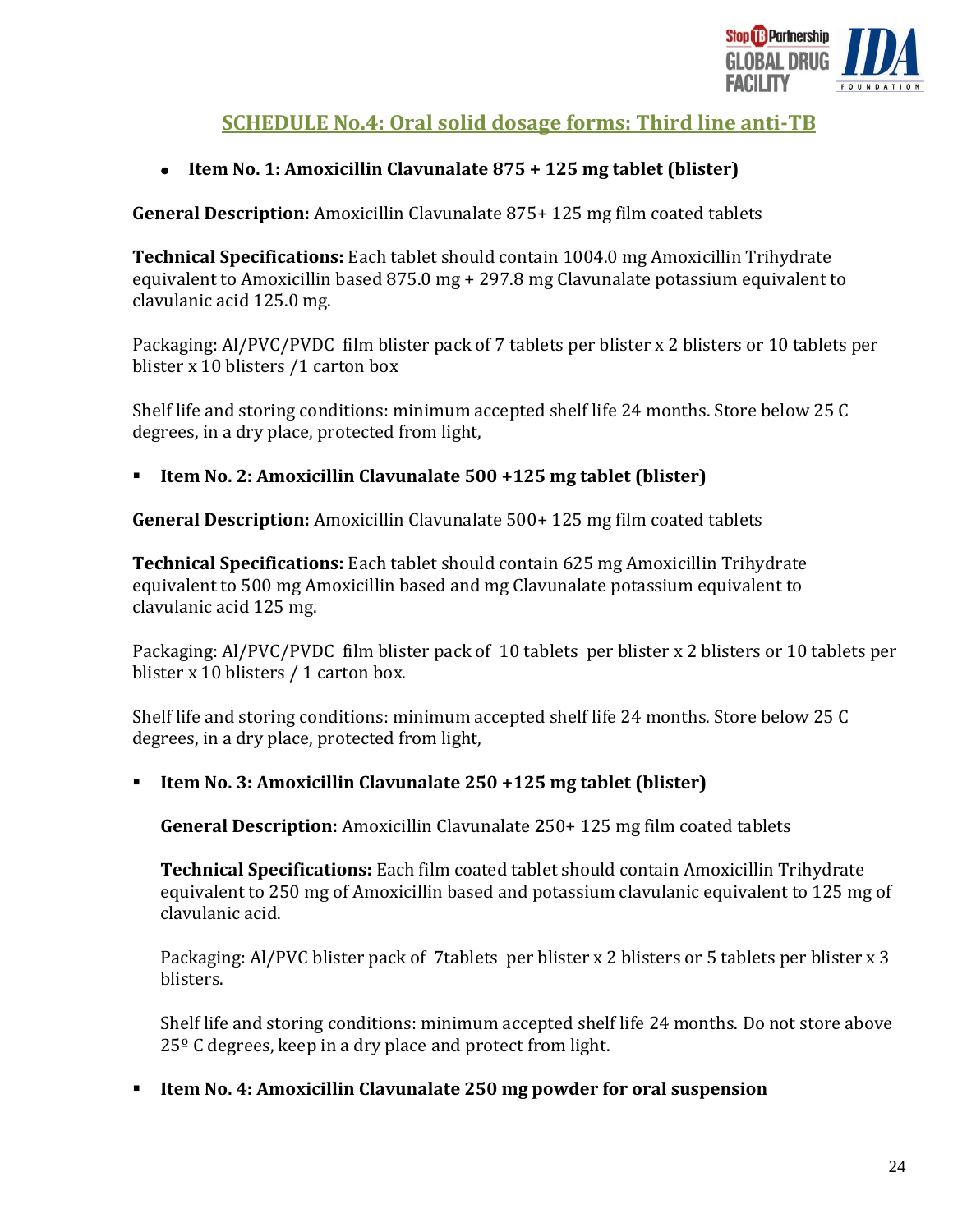

**Technical Specifications:** 250 mg/62.5 per 5 ml powder for oral suspension. White to offwhite powder for reconstitution with water. Each 5 ml of reconstituted suspension contains Amoxicillin Trihydrate equivalent to 250 mg of amoxicillin and potassium clavunalate equivalent to 62.5 mg of clavulanic acid.

Packaging: Glass bottles with aluminium screw caps or a ROPP, internally lacquered closure, containing a Polymer (PVC) liner, containing powder for reconstitution to 100ml.

Shelf life and storing conditions: minimum accepted shelf life 24 months. Do not store above 25<sup>o</sup> C degrees; store in original container to protect from moisture. Reconstituted suspension to store between  $2^{\circ}$  and  $8^{\circ}$ C for 7 days. Do not freeze.

# **Item No. 5: Clarithromycin 250 mg tablet (blister)**

**General Description:** Clarithromycin 250 mg film-coated tablets

**Technical Specifications:** Each tablet should contained clarithromycin 500 mg, film-coated tablets.

Packaging: Al/PVC/PVDC film blister pack of 7 tablets per blister x 2 blisters or 10 tablets per blister x 2 blisters /1 carton box

Shelf life and storing conditions: minimum accepted shelf life 24 months. Store below 25 C degrees, in a dry place, protected from light.

# **Item No. 6: Clarithromycin 500 mg tablet (blister)**

**General Description:** Clarithromycin 500 film-coated tablets

**Technical Specifications:** Each tablet should contained clarithromycin 500 mg, film-coated tablets.

Packaging: Al/PVC/PVDC film blister pack of 7 tablets per blister x 2 blisters or 10 tablets per blister x 10 blisters /1 carton box

Shelf life and storing conditions: minimum accepted shelf life 24 months. Store below 25 C degrees, in a dry place, protected from light.

■ Item No. 7: Imipenem / Cilastatin 500 mg + 500 mg injectable -powder for solution for **IV (vial/ampoule)**

**General Description:** Imipenem / Cilastatin 500 mg + 500 mg powder for solution for IV infusion

**Technical Specifications:** Each vial/amp 500 mg should contain 500 mg of Imipenem monohydrate and 500 mg of Cilastatin sodium.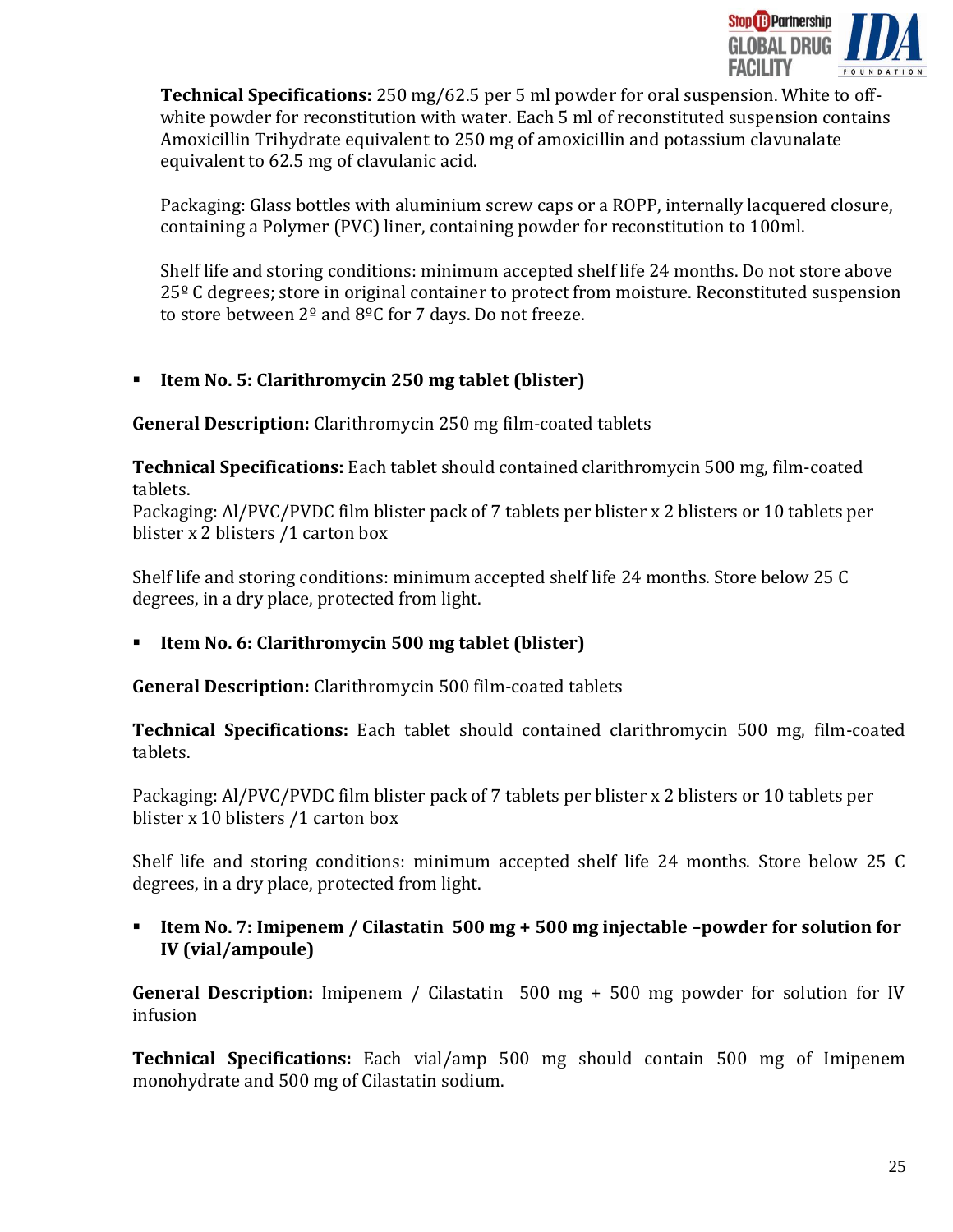

Packing: 20, 50, 100 vials in a carton box

Shelf life and storing conditions: minimum accepted shelf life 24 months. Store below 25 C degrees, in a dry place, protected from light.

## **Item No. 8: Linezolid 600 mg tablet (blister)**

### **General Description:** 600 mg film-coated tablets

Technical Specifications: Each film coated tablet contains linezolid 600 mg. White oval shaped bevel edged, boconvex film coated tabs, debossed with "L" on one side and "22" on the other side

Packaging: Al/PVC/PVDC film blister pack of 10 tablets per blister x 2 blisters /1 carton box; 20 HDPE container pack

Shelf life and storing conditions: minimum accepted shelf life 24 months. Do not store above 30º C degrees, keep it in a dry place, protected from light.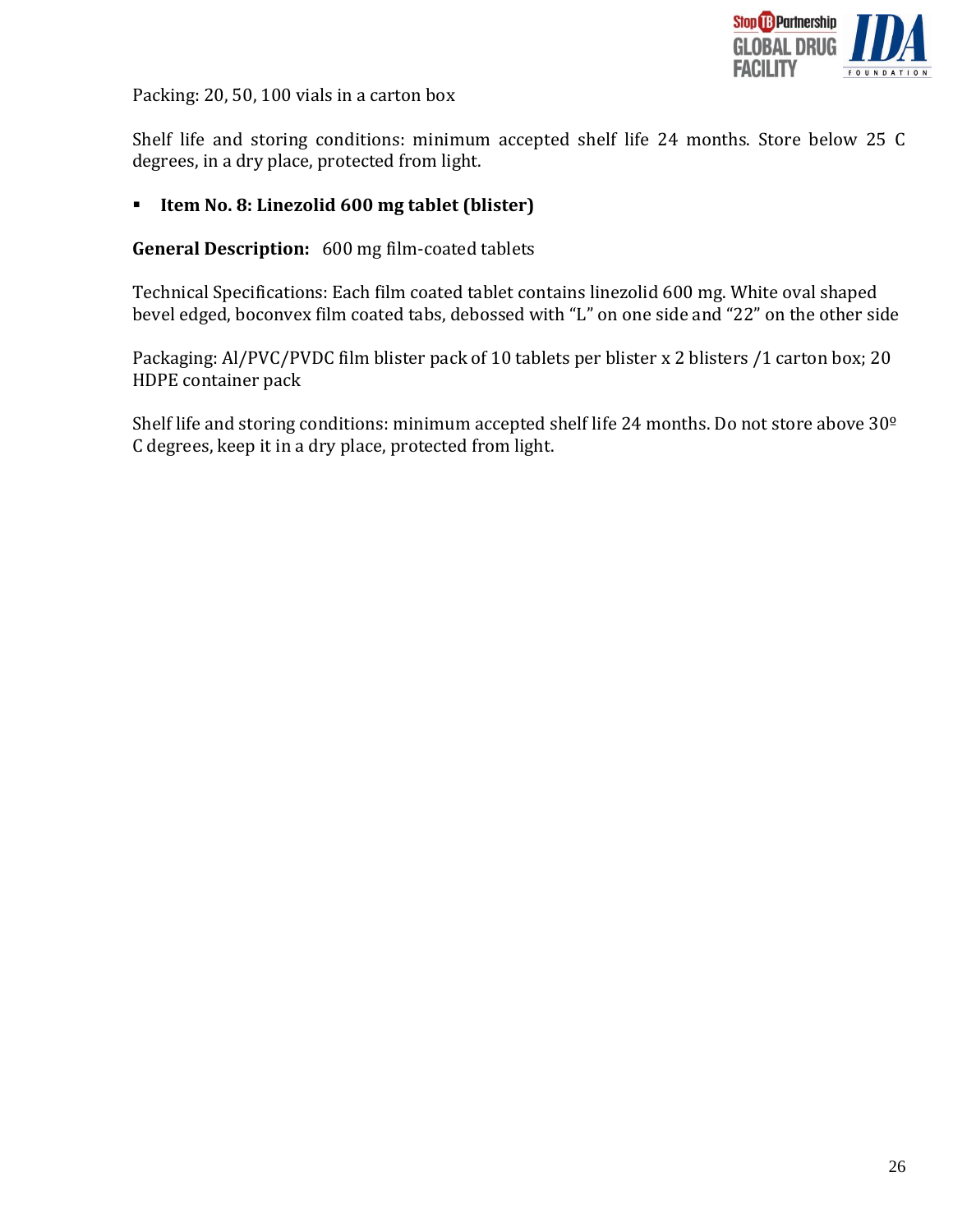

# **SCHEDULE No.5: Oral solid dosage forms: first line anti-TB drugs**

## **Item No. 1: Rifabutin (Rfb) 150 mg capsules (blister)**

**General Description:** Capsules for oral administration containing 150 mg of rifabutin along with the inactive ingredients microcrystalline cellulose and etc.

**Technical Specifications:** Each hard gelatin capsules contains 150 mg of rifabutin. Rifabutin is chemically designated as 4-deoxo-3,4-[2-spiro-(N-isobutyl-4-piperidyl)- 2,5-dihydro-1Himidazo]-rifamycin S

**Packaging:** Al/PVC/ blister package of 30 capsules

**Shelf life and storing conditions:** minimum accepted shelf life is 24 months. Store below 25 C degrees, in a dry place, protected from light.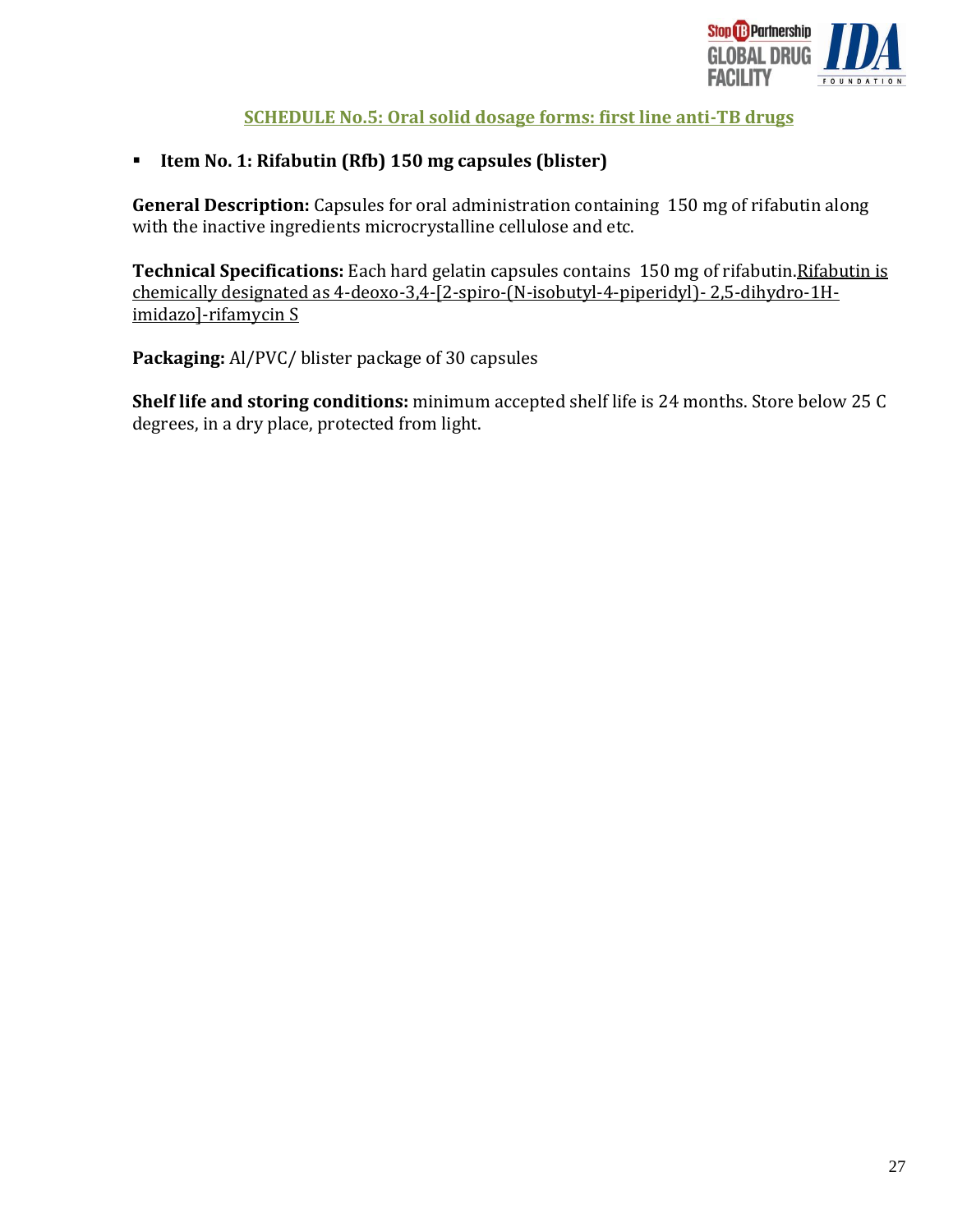

#### <span id="page-27-1"></span><span id="page-27-0"></span>**SECTION 5: BID RESPONSE FORM**

BID FORM must be completed, signed and returned to IDA. Bid must be made in accordance with the instructions contained in this Invitation to Bid.

#### **TERMS AND CONDITIONS OF CONTRACT**

Any Purchase Order or Contract resulting from this invitation shall contain IDA's General Terms and Conditions and Code of Conduct (as per Annexes F and D).

#### **INFORMATION**

Any request for information concerning this invitation, must be forwarded in writing by email , to the persons mentioned in Section  $1 \le 4.1$ , with specific reference to the ITB number.

#### **DECLARATION**

The undersigned, having read the Terms and Conditions of **ITB-IDA/GDF 2013/005**  set out in the present document, hereby offers to supply the goods specified in the schedule at the price or prices quoted, in accordance with the specifications stated and subject to the Terms and Conditions set out or specified in this document.

| Name of authorized representative:                                     |  |
|------------------------------------------------------------------------|--|
| Title:                                                                 |  |
| Signature:                                                             |  |
| Date:                                                                  |  |
| <b>Supplier Name:</b>                                                  |  |
| <b>Postal Address:</b>                                                 |  |
| <b>Telephone No.:</b>                                                  |  |
| <b>Fax No.:</b>                                                        |  |
| <b>Email Address:</b>                                                  |  |
| Validity of Offer (not less than<br>60 days from the submission date): |  |
|                                                                        |  |

Please indicate after having read Payment & Discount stated under Instructions to Bidders, which of the following payment terms are offered by you:

10 days - 3.0% discount of product price 15 days- 2.5% discount of product price 30 days -2.0% discount of product price 45 days net

**Currency of Offer: USD**